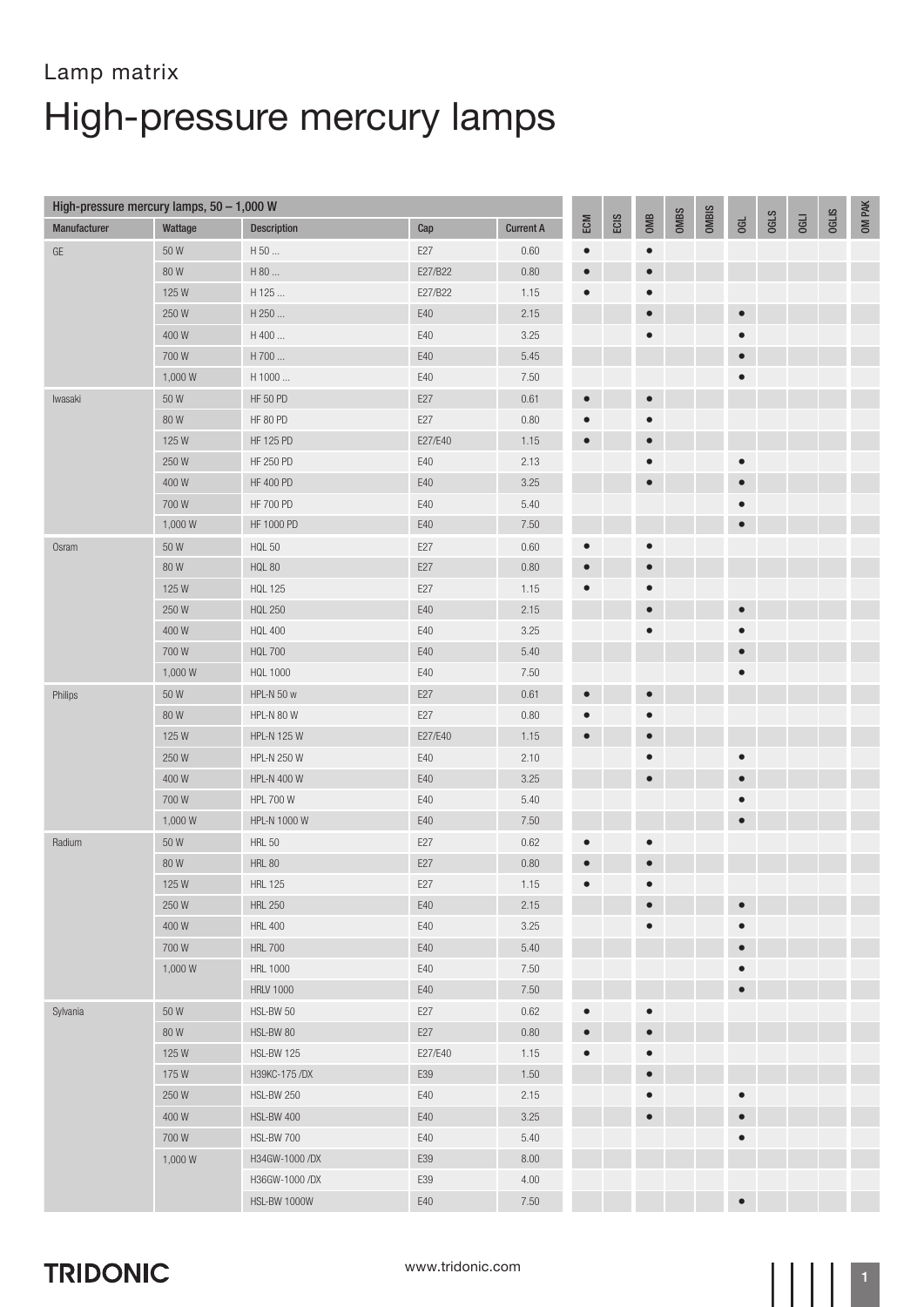| <b>BLV</b> | High-pressure sodium lamps, 70 - 600 W |           |                  | $2.5$ kV<br>$\mathbf{H}$                 | 5.0 kV<br>$\rm H$                         | $1$ kV<br>$\vee$                                |     |           |     |             |           |           |             |             |              | OM PAK    |
|------------|----------------------------------------|-----------|------------------|------------------------------------------|-------------------------------------------|-------------------------------------------------|-----|-----------|-----|-------------|-----------|-----------|-------------|-------------|--------------|-----------|
| Wattage    | <b>Description</b>                     | Cap       | <b>Current A</b> | $\mathsf{U}_{\mathsf{gen}}^{\mathsf{S}}$ | $\mathsf{U}_{\mathsf{gen}}^{\varepsilon}$ | $\overline{\mathsf{L}_{\text{sp}}^{\text{in}}}$ | ECM | ECIS      | OMB | <b>OMBS</b> | OMBIS     | <b>GL</b> | <b>OGLS</b> | <b>OGLI</b> | <b>OGLIS</b> |           |
| 70W        | NAH-E 70                               | E27       | 1.00             | $\bullet$                                |                                           |                                                 |     | $\bullet$ |     | $\bullet$   |           |           |             |             |              |           |
|            | NAH-TR 70                              | RX7s      | 1.00             | $\bullet$                                | $\bullet$                                 |                                                 |     | $\bullet$ |     | $\bullet$   |           |           |             |             |              | $\bullet$ |
| 150W       | <b>NAH-T 150</b>                       | E40       | 1.80             |                                          | $\bullet$                                 |                                                 |     | $\bullet$ |     |             | $\bullet$ |           |             |             |              | $\bullet$ |
|            | HST-DE 150                             | Fc2, RX7s | 1.80             |                                          | $\bullet$                                 |                                                 |     | $\bullet$ |     |             | $\bullet$ |           |             |             |              | $\bullet$ |
| 250W       | <b>NAH-T 250</b>                       | E40       | 3.00             |                                          | $\bullet$                                 |                                                 |     |           |     |             | $\bullet$ |           |             |             |              |           |
|            | <b>HST-DE 250</b>                      | Fc2, RX7s | 3.00             |                                          | $\bullet$                                 |                                                 |     |           |     |             | $\bullet$ |           |             |             | $\bullet$    |           |
| 400W       | <b>NAH-T 400</b>                       | E40       | 4.60             |                                          | $\bullet$                                 |                                                 |     |           |     |             |           |           | $\bullet$   |             |              |           |
|            | HST-DE 400                             | Fc2, RX7s | 4.60             |                                          | $\bullet$                                 |                                                 |     |           |     |             |           |           |             |             |              |           |
| 600W       | <b>NAH-T 600</b>                       | E40       | 6.20             |                                          | $\bullet$                                 |                                                 |     |           |     |             |           |           | $\bullet$   |             |              |           |

| <b>GE</b> | High-pressure sodium lamps, $50 - 1,000$ W |      |                  | 2.5 kV<br>$\rm H$                           | $5.0\ \mathrm{kV}$<br>$\,$ H $\,$ | $< 1$ kV                                    |     |           |     |             |           |   |             |             |              | OM PAK    |
|-----------|--------------------------------------------|------|------------------|---------------------------------------------|-----------------------------------|---------------------------------------------|-----|-----------|-----|-------------|-----------|---|-------------|-------------|--------------|-----------|
| Wattage   | <b>Description</b>                         | Cap  | <b>Current A</b> | $\begin{bmatrix} 1 \\ 0 \\ 0 \end{bmatrix}$ | $\mathsf{u}^{\mathsf{S}}$         | $\begin{bmatrix} 1 \\ 0 \\ 0 \end{bmatrix}$ | ECM | ECIS      | OMB | <b>OMBS</b> | OMBIS     | G | <b>OGLS</b> | <b>OGLI</b> | <b>OGLIS</b> |           |
| 50 W      | LU 50/90                                   | E27  | 0.76             | $\bullet$                                   |                                   |                                             |     |           |     | $\bullet$   |           |   |             |             |              |           |
|           | LU 50/90                                   | E27  | 0.76             |                                             | integrated                        |                                             |     |           |     | $\bullet$   |           |   |             |             |              |           |
| 70W       | LU 70/90                                   | E27  | 0.98             |                                             | integrated                        |                                             |     | $\bullet$ |     |             | $\bullet$ |   |             |             |              |           |
|           | LU 70/90                                   | E27  | 0.98             | О                                           |                                   |                                             |     | $\bullet$ |     |             | $\bullet$ |   |             |             |              |           |
| 100W      | LU 100                                     | E40  | 1.20             |                                             | $\bullet$                         |                                             |     |           |     |             | $\bullet$ |   |             |             |              |           |
|           | <b>TCF 100</b>                             | E40  | 1.20             |                                             | $\bullet$                         |                                             |     |           |     |             | $\bullet$ |   |             |             |              |           |
| 150W      | LU 150/100 (S56)                           | E40  | 1.80             |                                             | $\bullet$                         |                                             |     | $\bullet$ |     |             | $\bullet$ |   |             |             |              | $\bullet$ |
|           | <b>TCF 150</b>                             | E40  | 1.80             |                                             | $\bullet$                         |                                             |     | $\bullet$ |     |             | $\bullet$ |   |             |             |              | $\bullet$ |
| 250W      | LU 250 /40 (S50)                           | E40  | 3.00             |                                             | $\bullet$                         |                                             |     |           |     |             | $\bullet$ |   |             |             | $\bullet$    |           |
|           | LU 250/TD                                  | RX7s | 2.95             |                                             | $\bullet$                         |                                             |     |           |     |             | $\bullet$ |   |             |             | $\bullet$    |           |
| 400W      | LU 400                                     | E40  | 4.60             |                                             | $\bullet$                         |                                             |     |           |     |             |           |   | $\bullet$   |             |              |           |
|           | LU 400W /TD                                | RX7s | 4.40             |                                             | $\bullet$                         |                                             |     |           |     |             |           |   |             |             |              |           |
| 600W      | LU 600                                     | E40  | 6.00             |                                             | $\bullet$                         |                                             |     |           |     |             |           |   | $\bullet$   |             |              |           |
| 1,000 W   | LU 1000 (S52)                              | E40  | 4.70             |                                             |                                   |                                             |     |           |     |             |           |   |             |             |              |           |
|           | LU 1000/110                                | E40  | 10.30            |                                             | $\bullet$                         |                                             |     |           |     |             |           |   |             |             | $\bullet$    |           |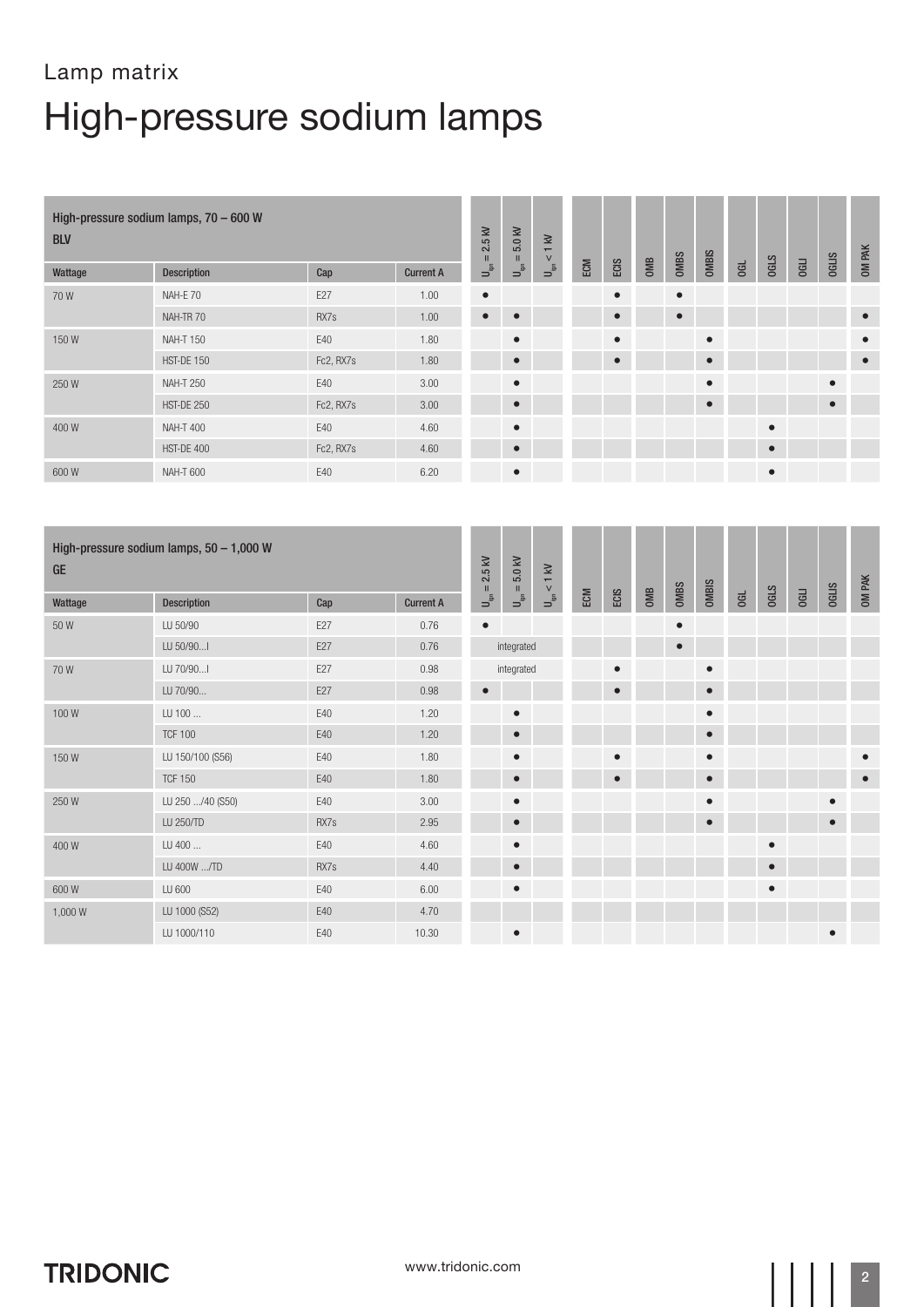| Iwasaki | High-pressure sodium lamps, $50 - 1,000$ W |     |                  | $= 2.5$ kV                | $U_{\rm ign}=5.0$ kV | $U_{\rm ign} < 1~{\rm kV}$ |     |           |     |           |              |    |             |             |              |        |
|---------|--------------------------------------------|-----|------------------|---------------------------|----------------------|----------------------------|-----|-----------|-----|-----------|--------------|----|-------------|-------------|--------------|--------|
| Wattage | <b>Description</b>                         | Cap | <b>Current A</b> | $\mathsf{u}^{\mathsf{S}}$ |                      |                            | ECM | ECIS      | OMB | OMBS      | <b>OMBIS</b> | Gd | <b>OGLS</b> | <b>OGLI</b> | <b>OGLIS</b> | OM PAK |
| 50W     | NH 50 F/HV/I                               | E27 | 0.76             |                           | integrated           |                            |     |           |     | $\bullet$ |              |    |             |             |              |        |
|         | NHT 50 /                                   | E27 | 0.76             |                           | integrated           |                            |     |           |     | $\bullet$ |              |    |             |             |              |        |
|         | NH 50 /HV/                                 | E27 | 0.76             | $\bullet$                 |                      |                            |     |           |     |           |              |    |             |             |              |        |
| 70W     | NH 70 F/HV/I                               | E27 | 0.98             |                           | integrated           |                            |     | $\bullet$ |     | $\bullet$ | $\bullet$    |    |             |             |              |        |
|         | <b>NH70</b>                                | E27 | 0.98             | $\bullet$                 |                      |                            |     | $\bullet$ |     |           | $\bullet$    |    |             |             |              |        |
|         | NHT 70 /                                   | E27 | 0.98             |                           | integrated           |                            |     | $\bullet$ |     |           | $\bullet$    |    |             |             |              |        |
|         | NH 70 /HV/ 70 S                            | E27 | 0.98             | $\bullet$                 |                      |                            |     | $\bullet$ |     | $\bullet$ | $\bullet$    |    |             |             |              |        |
| 100W    | NH 100 F/HV/I                              | E40 | 1.20             |                           | integrated           |                            |     |           |     |           | $\bullet$    |    |             |             |              |        |
|         | NHT 100 /I                                 | E40 | 1.20             |                           | integrated           |                            |     |           |     |           |              |    |             |             |              |        |
|         | NH 100 F                                   | E40 | 1.20             |                           | $\bullet$            |                            |     |           |     |           | $\bullet$    |    |             |             |              |        |
|         | <b>NHT 100</b>                             | E40 | 1.20             |                           | $\bullet$            |                            |     |           |     |           | $\bullet$    |    |             |             |              |        |
| 150W    | NH 150 F/HV/I                              | E40 | 1.80             |                           | integrated           |                            |     | $\bullet$ |     |           | $\bullet$    |    |             |             |              |        |
|         | NHT 150 /                                  | E40 | 1.80             |                           | integrated           |                            |     | $\bullet$ |     |           | $\bullet$    |    |             |             |              |        |
|         | NH 150                                     | E40 | 1.80             |                           | $\bullet$            |                            |     | $\bullet$ |     |           | $\bullet$    |    |             |             |              |        |
|         | NHT 150                                    | E40 | 1.80             |                           | $\bullet$            |                            |     | $\bullet$ |     |           | $\bullet$    |    |             |             |              |        |
| 250 W   | NHT 250 /I                                 | E40 | 3.00             |                           | integrated           |                            |     |           |     |           | $\bullet$    |    |             |             |              |        |
|         | NHT 150 F/I                                | E40 | 3.00             |                           | integrated           |                            |     |           |     |           | $\bullet$    |    |             |             |              |        |
|         | NH 250                                     | E40 | 3.00             |                           | $\bullet$            |                            |     |           |     |           | $\bullet$    |    |             |             |              |        |
|         | NHT 250                                    | E40 | 3.00             |                           | $\bullet$            |                            |     |           |     |           | $\bullet$    |    |             |             |              |        |
| 400 W   | NH 400 F/I                                 | E40 | 4.45             |                           | integrated           |                            |     |           |     |           |              |    | $\bullet$   |             |              |        |
|         | NHT 400 /                                  | E40 | 4.60             |                           | integrated           |                            |     |           |     |           |              |    |             |             |              |        |
|         | NH 400                                     | E40 | 4.45             |                           | $\bullet$            |                            |     |           |     |           |              |    | $\bullet$   |             |              |        |
|         | NHT 400                                    | E40 | 4.60             |                           | $\bullet$            |                            |     |           |     |           |              |    | $\bullet$   |             |              |        |
| 1,000 W | NHT 1000 /I                                | E40 | 10.60            |                           | integrated           |                            |     |           |     |           |              |    |             |             |              |        |
|         | NHT 1000 /B                                | E40 | 4.70             |                           | $\bullet$            |                            |     |           |     |           |              |    |             |             |              |        |
|         | NHT 1000 F/I                               | E40 | 10.60            |                           | integrated           |                            |     |           |     |           |              |    |             |             |              |        |
|         | NH 1000                                    | E40 | 10.30            |                           | $\bullet$            |                            |     |           |     |           |              |    |             |             |              |        |
|         | <b>NHT 1000</b>                            | E40 | 10.60            |                           | $\bullet$            |                            |     |           |     |           |              |    |             |             |              |        |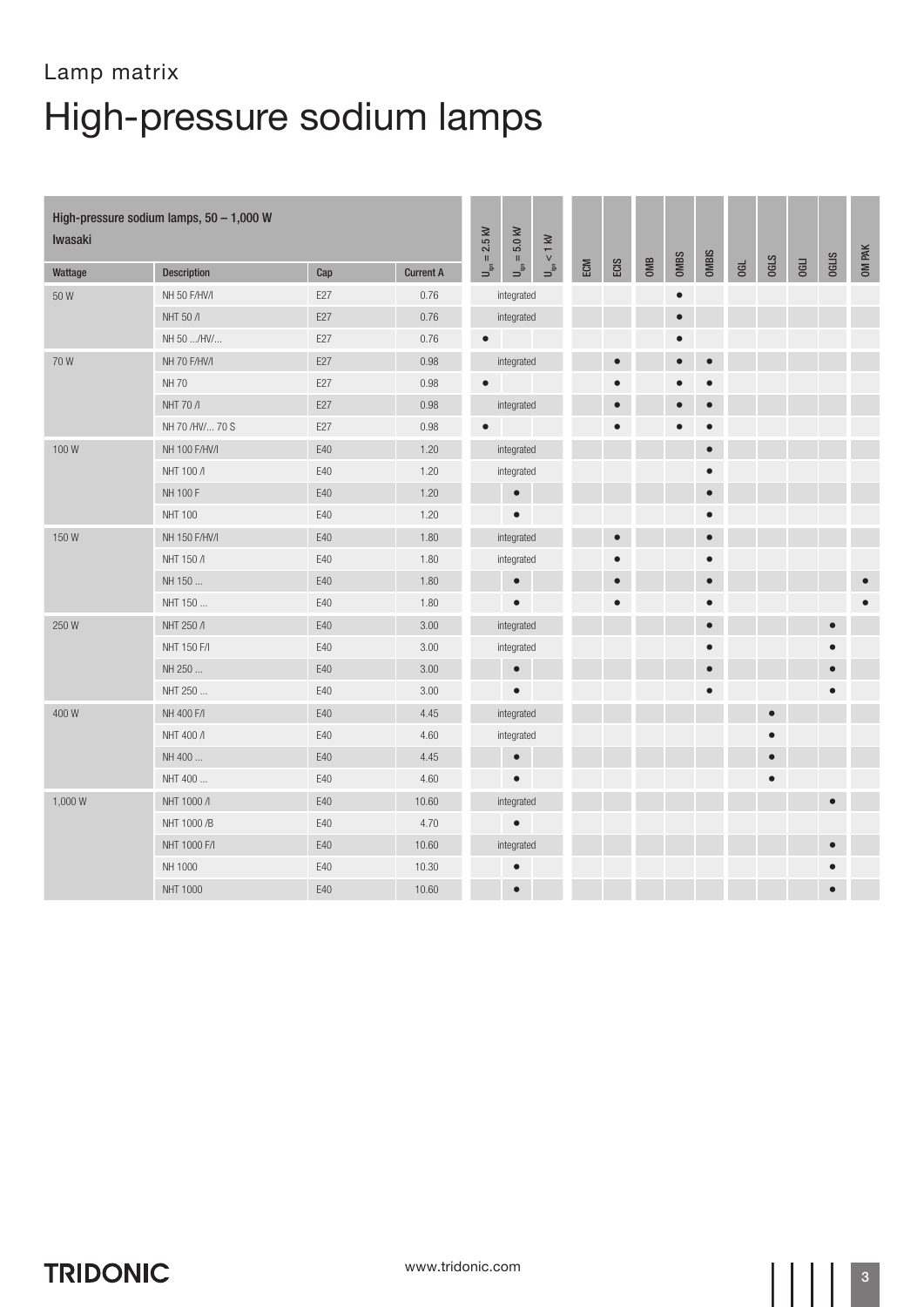| <b>Osram</b> | High-pressure sodium lamps, 50 - 1,000 W |      |                  | $= 2.5$ kV                | $U_{\rm ign}=5.0$ kV | $U_{\rm ign} < 1~{\rm kV}$ |     |           |     |             |           |     |             |             |              | OM PAK    |
|--------------|------------------------------------------|------|------------------|---------------------------|----------------------|----------------------------|-----|-----------|-----|-------------|-----------|-----|-------------|-------------|--------------|-----------|
| Wattage      | <b>Description</b>                       | Cap  | <b>Current A</b> | $\mathsf{p}^{\mathsf{S}}$ |                      |                            | ECM | ECIS      | OMB | <b>OMBS</b> | OMBIS     | 06L | <b>OGLS</b> | <b>OGLI</b> | <b>OGLIS</b> |           |
| 50W          | <b>NAV E 50</b>                          | E27  | 0.77             | $\bullet$                 |                      |                            |     |           |     | $\bullet$   |           |     |             |             |              |           |
|              | <b>NAV E 50</b>                          | E27  | 0.77             |                           | integrated           |                            |     |           |     | $\bullet$   |           |     |             |             |              |           |
|              | NAV T 50 SUPER 4Y                        | E27  | 0.80             | $\bullet$                 |                      |                            |     |           |     | $\bullet$   |           |     |             |             |              |           |
| 70W          | <b>NAV E 701</b>                         | E27  | 0.98             |                           | integrated           |                            |     | $\bullet$ |     | $\bullet$   | $\bullet$ |     |             |             |              |           |
|              | NAV E 70                                 | E27  | 0.98             | $\bullet$                 |                      |                            |     |           |     |             | $\bullet$ |     |             |             |              |           |
|              | NAV T 70                                 | E27  | 0.98             | $\qquad \qquad \bullet$   |                      |                            |     |           |     |             | $\bullet$ |     |             |             |              |           |
|              | NAV-TS 70 SUPER 4Y                       | RX7s | 0.98             | ٠                         | $\bullet$            |                            |     |           |     | $\bullet$   | $\bullet$ |     |             |             |              | $\bullet$ |
| 100W         | NAV E 100 SUPER 4Y                       | E40  | 1.20             |                           | $\bullet$            |                            |     |           |     |             | $\bullet$ |     |             |             |              | $\bullet$ |
|              | NAV T 100 SUPER 4Y                       | E40  | 1.20             |                           | $\bullet$            |                            |     |           |     |             | $\bullet$ |     |             |             |              | $\bullet$ |
| 150W         | NAV E 150                                | E40  | 1.80             |                           | $\bullet$            |                            |     | $\bullet$ |     |             | $\bullet$ |     |             |             |              | $\bullet$ |
|              | NAV T 150                                | E40  | 1.80             |                           |                      |                            |     |           |     |             | $\bullet$ |     |             |             |              | $\bullet$ |
|              | NAV T 150 W S TT                         | E40  | 1.80             |                           | $\bullet$            |                            |     |           |     |             | $\bullet$ |     |             |             |              | $\bullet$ |
|              | NAV TS 150                               | RX7s | 1.80             |                           | $\bullet$            |                            |     |           |     |             | $\bullet$ |     |             |             |              | $\bullet$ |
| 250W         | NAV E 250                                | E40  | 3.00             |                           | $\bullet$            |                            |     |           |     |             | $\bullet$ |     |             |             | $\bullet$    |           |
|              | NAV T 250                                | E40  | 3.00             |                           | $\bullet$            |                            |     |           |     |             | $\bullet$ |     |             |             |              |           |
|              | NAV T 250 W S TT                         | E40  | 3.00             |                           | $\bullet$            |                            |     |           |     |             | $\bullet$ |     |             |             |              |           |
|              | <b>NAV TS 250</b>                        | Fc2  | 3.00             |                           | $\bullet$            |                            |     |           |     |             | $\bullet$ |     |             |             |              |           |
| 400 W        | NAV E 400                                | E40  | 4.40             |                           | $\bullet$            |                            |     |           |     |             |           |     | $\bullet$   |             |              |           |
|              | NAV T 400                                | E40  | 4.40             |                           | $\bullet$            |                            |     |           |     |             |           |     | $\bullet$   |             |              |           |
|              | <b>NAV T 400 W S TT</b>                  | E40  | 4.50             |                           | $\bullet$            |                            |     |           |     |             |           |     | $\bullet$   |             |              |           |
|              | NAV TS 400                               | Fc2  | 4.40             |                           | $\bullet$            |                            |     |           |     |             |           |     | $\bullet$   |             |              |           |
| 600W         | NAV-T 600 SUPER 4Y                       | E40  | 6.20             |                           | $\bullet$            |                            |     |           |     |             |           |     | $\bullet$   |             |              |           |
| 1,000 W      | NAV E 1000                               | E40  | 10.30            |                           | $\bullet$            |                            |     |           |     |             |           |     |             |             |              |           |
|              | NAV T 1000                               | E40  | 10.60            |                           | $\bullet$            |                            |     |           |     |             |           |     |             |             |              |           |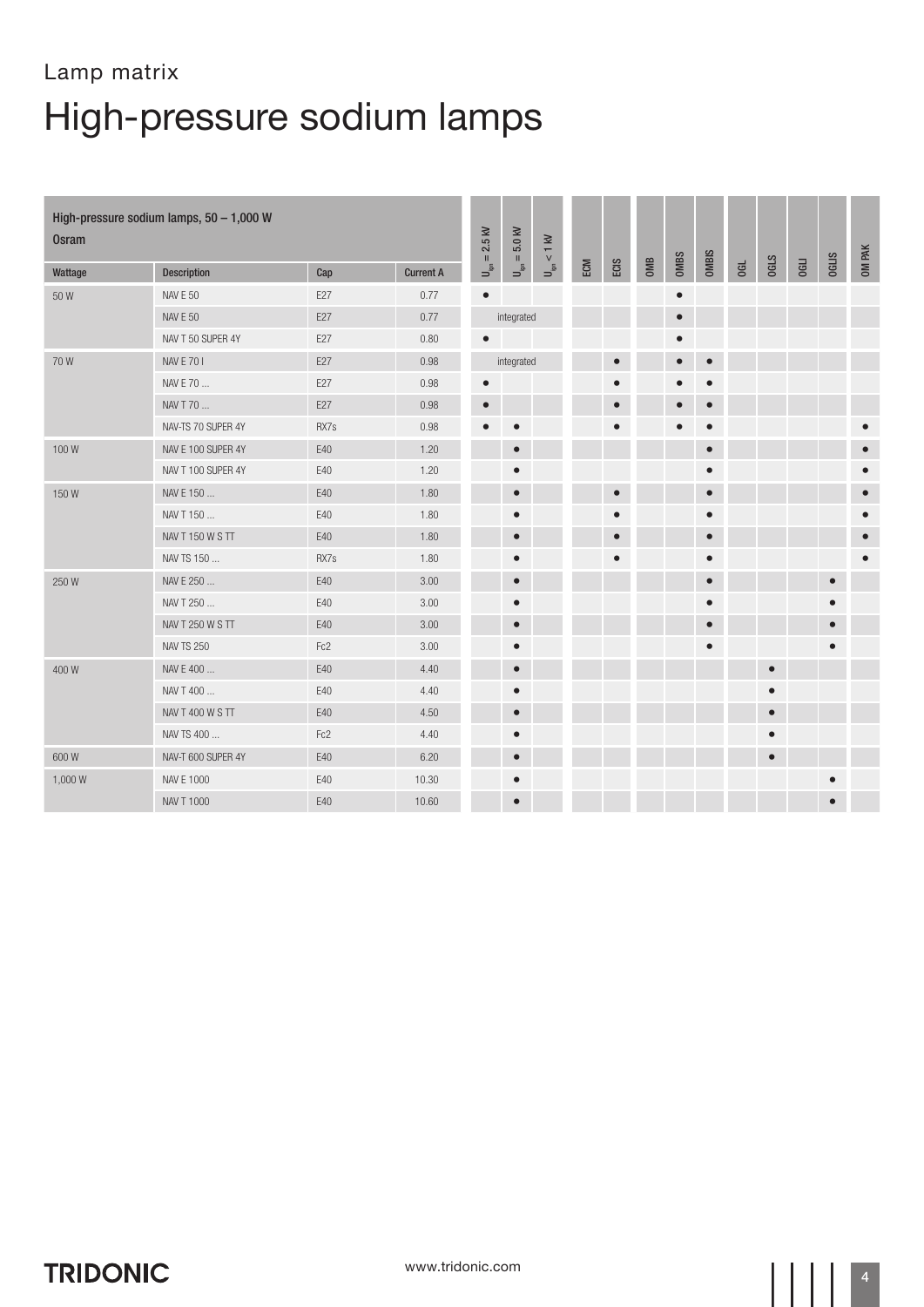| <b>Philips</b>    | High-pressure sodium lamps, 35 - 1,000 W |        |                  | $= 2.5$ kV                           | 5.0 kV<br>$\rm H$          | $< 1$ kV                  |     |           |           |             |           |    |             |             |              |           |
|-------------------|------------------------------------------|--------|------------------|--------------------------------------|----------------------------|---------------------------|-----|-----------|-----------|-------------|-----------|----|-------------|-------------|--------------|-----------|
| Wattage           | Description                              | Cap    | <b>Current A</b> | $\overline{\mathsf{p}}^{\mathsf{S}}$ | $\mathsf{U}_{\mathsf{sp}}$ | $\mathsf{p}^{\mathsf{S}}$ | ECM | ECIS      | OMB       | <b>OMBS</b> | OMBIS     | Gd | <b>OGLS</b> | <b>OGLI</b> | <b>OGLIS</b> | OM PAK    |
| 35W               | SDW-T 35W                                | PG12-1 | 0.48             |                                      | integrated                 |                           |     |           | $\bullet$ |             |           |    |             |             |              |           |
| 50 W              | SDW-T 50W                                | PG12-1 | 0.76             |                                      | integrated                 |                           |     |           | $\bullet$ |             |           |    |             |             |              |           |
|                   | SON 50 W-I                               | E27    | 0.76             |                                      | integrated                 |                           |     |           |           | $\bullet$   |           |    |             |             |              |           |
|                   | SON 50 W-E                               | E27    | 0.76             | $\bullet$                            |                            |                           |     |           |           | $\bullet$   |           |    |             |             |              |           |
|                   | SON-T  50W                               | E27    | 0.75             | $\bullet$                            |                            |                           |     |           |           | $\bullet$   |           |    |             |             |              |           |
| 70W               | SON 70 W I                               | E27    | 0.98             |                                      | integrated                 |                           |     | $\bullet$ |           | $\bullet$   | $\bullet$ |    |             |             |              |           |
|                   | SON 70 W                                 | E27    | 0.98             | $\bullet$                            |                            |                           |     |           |           |             | $\bullet$ |    |             |             |              |           |
|                   | <b>SON 70 W-E</b>                        | E27    | 0.98             | $\bullet$                            |                            |                           |     |           |           | $\bullet$   | $\bullet$ |    |             |             |              |           |
|                   | SON-T plus 70 W                          | E27    | 1.00             | $\bullet$                            |                            |                           |     |           |           |             | $\bullet$ |    |             |             |              |           |
|                   | SON-T Hg free 70 W                       | E27    | 0.98             | $\bullet$                            |                            |                           |     |           |           | $\bullet$   | $\bullet$ |    |             |             |              |           |
|                   | SON Hg free 70 W                         | E27    | 0.98             | $\bullet$                            |                            |                           |     |           |           |             | $\bullet$ |    |             |             |              |           |
|                   | SON-T 70 W                               | E27    | 0.98             | $\bullet$                            |                            |                           |     | $\bullet$ |           | $\bullet$   | $\bullet$ |    |             |             |              |           |
| 100W              | SDW-T 100 W                              | PG12-1 | 1.31             |                                      | integrated                 |                           |     |           |           |             |           |    |             |             |              |           |
|                   | SON100 W                                 | $E40$  | 1.20             |                                      | $\bullet$                  |                           |     |           |           |             | $\bullet$ |    |             |             |              |           |
|                   | SON-T100 W                               | E40    | 1.20             |                                      | $\bullet$                  |                           |     |           |           |             | $\bullet$ |    |             |             |              |           |
|                   | SON plus 100 W                           | E40    | 1.20             |                                      | $\qquad \qquad \bullet$    |                           |     |           |           |             | $\bullet$ |    |             |             |              |           |
|                   | SON-T plus 100 W                         | E40    | 1.20             |                                      | $\bullet$                  |                           |     |           |           |             | $\bullet$ |    |             |             |              | $\bullet$ |
|                   | SON-T Hg free 100 W                      | E40    | 1.24             |                                      | $\bullet$                  |                           |     |           |           |             | $\bullet$ |    |             |             |              | $\bullet$ |
| 150W              | SON 150 W                                | E40    | 1.80             |                                      | $\bullet$                  |                           |     |           |           |             | $\bullet$ |    |             |             |              |           |
|                   | SON-T 150 W                              | E40    | 1.80             |                                      | $\bullet$                  |                           |     | $\bullet$ |           |             | $\bullet$ |    |             |             |              | $\bullet$ |
|                   | SON-E 150 W                              | E40    | 1.80             |                                      |                            |                           |     |           |           |             | $\bullet$ |    |             |             |              | $\bullet$ |
|                   | SON Comfort 150 W                        | E40    | 1.82             |                                      | $\bullet$                  |                           |     | $\bullet$ |           |             | $\bullet$ |    |             |             |              | $\bullet$ |
|                   | SON-T Comfort 150 W                      | E40    | 1.82             |                                      |                            |                           |     |           |           |             | $\bullet$ |    |             |             |              |           |
|                   | SON-T plus 150 W                         | E40    | 1.80             |                                      | $\bullet$                  |                           |     | $\bullet$ |           |             | $\bullet$ |    |             |             |              | $\bullet$ |
|                   | SON-T Hg free 150 W                      | E40    | 1.80             |                                      | $\bullet$                  |                           |     | $\bullet$ |           |             | $\bullet$ |    |             |             |              |           |
|                   | SON Hg free 150 W                        | E40    | 1.80             |                                      | $\bullet$                  |                           |     | $\bullet$ |           |             | $\bullet$ |    |             |             |              | $\bullet$ |
|                   | SON plus 150 W                           | E40    | 1.80             |                                      |                            |                           |     | 0         |           |             | $\bullet$ |    |             |             |              | $\bullet$ |
| $250\,\mathrm{W}$ | SON 250 W                                | E40    | $3.00\,$         |                                      |                            |                           |     |           |           |             |           |    |             |             |              |           |
|                   | SON-T 250 W                              | E40    | $3.00\,$         |                                      | $\bullet$                  |                           |     |           |           |             | $\bullet$ |    |             |             | $\bullet$    |           |
| 400W              | SON 400 W                                | E40    | 4.45             |                                      | $\bullet$                  |                           |     |           |           |             |           |    | $\bullet$   |             |              |           |
|                   | SON-T 400 W                              | E40    | 4.60             |                                      | $\bullet$                  |                           |     |           |           |             |           |    | $\bullet$   |             |              |           |
|                   | SON-T AGRO                               | E40    | 4.13             |                                      | $\bullet$                  |                           |     |           |           |             |           |    | $\bullet$   |             |              |           |
| 600W              | SON-T plus 600 W                         | E40    | 5.80             |                                      | $\bullet$                  |                           |     |           |           |             |           |    | $\bullet$   |             |              |           |
| 1,000W            | SON 1000 W                               | E40    | 10.30            |                                      | $\bullet$                  |                           |     |           |           |             |           |    |             |             | $\bullet$    |           |
|                   | SON-T 1000 W                             | E40    | 10.60            |                                      | $\bullet$                  |                           |     |           |           |             |           |    |             |             | $\bullet$    |           |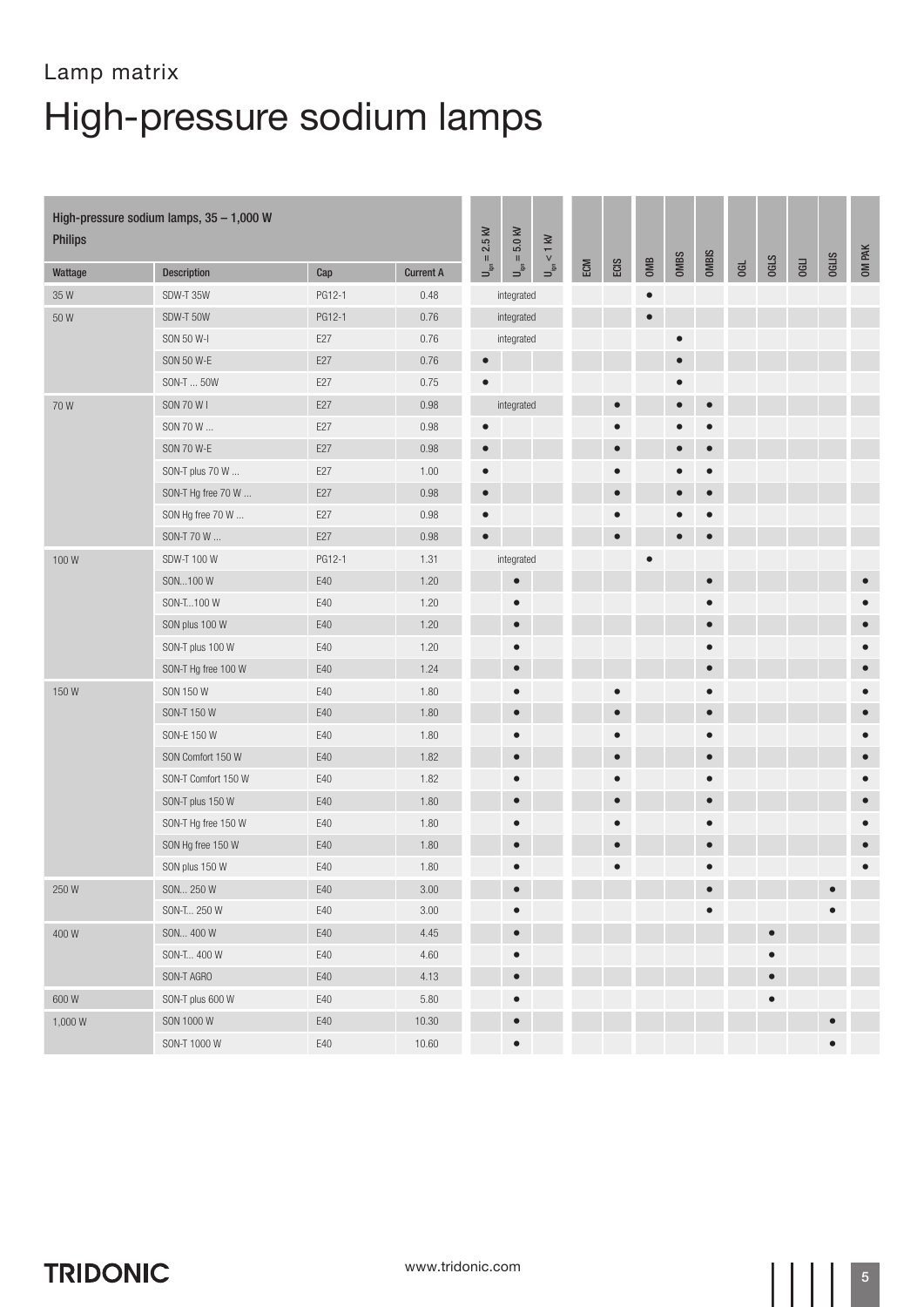| Radium  | High-pressure sodium lamps, $50 - 1,000$ W |      |                  | $= 2.5$ kV                              | 5.0 kV<br>$\mathbf{H}$    | $< 1$ kV                                     |     |           |     |             |              |   |             |             |              | OM PAK    |
|---------|--------------------------------------------|------|------------------|-----------------------------------------|---------------------------|----------------------------------------------|-----|-----------|-----|-------------|--------------|---|-------------|-------------|--------------|-----------|
| Wattage | <b>Description</b>                         | Cap  | <b>Current A</b> | $\mathsf{U}^{\mathsf{S}}_{\mathsf{sp}}$ | $\mathsf{u}^{\mathsf{S}}$ | $\begin{bmatrix} 1 \\ -1 \\ 0 \end{bmatrix}$ | ECM | ECIS      | OMB | <b>OMBS</b> | <b>OMBIS</b> | G | <b>OGLS</b> | <b>OGLI</b> | <b>OGLIS</b> |           |
| 50 W    | RNP-E 50 W/I                               | E27  | 0.76             |                                         | integrated                |                                              |     |           |     | $\bullet$   |              |   |             |             |              |           |
|         | <b>RNP-E 50 W</b>                          | E27  | 0.76             | $\bullet$                               |                           |                                              |     |           |     | $\bullet$   |              |   |             |             |              |           |
| 70W     | <b>RNP-E 70 W/I</b>                        | E27  | 1.00             |                                         | integrated                |                                              |     | $\bullet$ |     |             | $\bullet$    |   |             |             |              |           |
|         | <b>RNP-E 70 W</b>                          | E27  | 1.00             | $\bullet$                               |                           |                                              |     | $\bullet$ |     |             | $\bullet$    |   |             |             |              |           |
|         | <b>RNP-T 70 W</b>                          | E27  | 1.00             | $\bullet$                               |                           |                                              |     | $\bullet$ |     |             | $\bullet$    |   |             |             |              |           |
|         | RNP-TS 70 W                                | RX7s | 1.00             | $\bullet$                               | $\bullet$                 |                                              |     | $\bullet$ |     |             | $\bullet$    |   |             |             |              |           |
| 150W    | RNP-E 150                                  | E40  | 1.80             |                                         | $\bullet$                 |                                              |     | $\bullet$ |     |             | $\bullet$    |   |             |             |              | $\bullet$ |
|         | RNT-T 150                                  | E40  | 1.80             |                                         | $\bullet$                 |                                              |     | 0         |     |             | $\bullet$    |   |             |             |              | $\bullet$ |
|         | RNT-TS 150                                 | RX7s | 1.80             |                                         | $\bullet$                 |                                              |     | $\bullet$ |     |             | $\bullet$    |   |             |             |              | $\bullet$ |
| 250 W   | RNP-E 250                                  | E40  | 3.00             |                                         | $\bullet$                 |                                              |     |           |     |             | $\bullet$    |   |             |             | $\bullet$    |           |
|         | RNP-T 250                                  | E40  | 3.00             |                                         | $\bullet$                 |                                              |     |           |     |             | $\bullet$    |   |             |             | $\bullet$    |           |
| 400 W   | RNP-E 400 W                                | E40  | 4.60             |                                         | $\bullet$                 |                                              |     |           |     |             |              |   | $\bullet$   |             |              |           |
|         | RNP-T 400 W                                | E40  | 4.60             |                                         | $\bullet$                 |                                              |     |           |     |             |              |   | $\bullet$   |             |              |           |
| 600 W   | <b>RNP-T 600 W</b>                         | E40  | 6.20             |                                         | $\bullet$                 |                                              |     |           |     |             |              |   | $\bullet$   |             |              |           |
| 1,000W  | RNP-E 1000 W                               | E40  | 10.30            |                                         | $\bullet$                 |                                              |     |           |     |             |              |   |             |             | с            |           |
|         | RNP-T 1000 W                               | E40  | 10.30            |                                         | $\bullet$                 |                                              |     |           |     |             |              |   |             |             | $\bullet$    |           |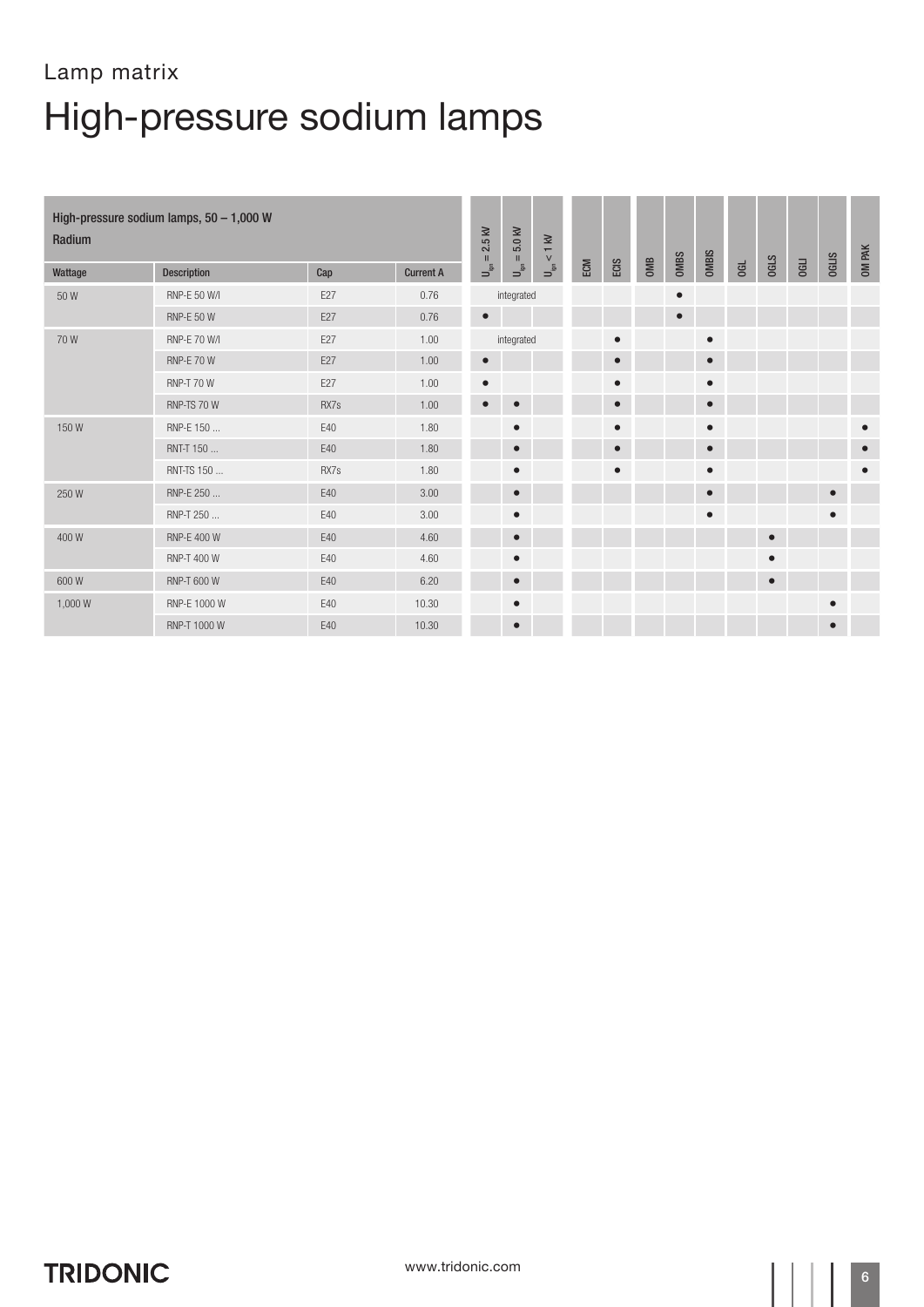| Sylvania | High-pressure sodium lamps, 35 - 1,000 W |         |                  | $= 2.5$ kV                              | $U_{\rm ign}=5.0$ kV | $U_{\rm ign} < 1~{\rm kV}$ |     |           |     |           |              |    |             |      |              |           |
|----------|------------------------------------------|---------|------------------|-----------------------------------------|----------------------|----------------------------|-----|-----------|-----|-----------|--------------|----|-------------|------|--------------|-----------|
| Wattage  | Description                              | Cap     | <b>Current A</b> | $\mathsf{U}^{\mathsf{S}}_{\mathsf{sp}}$ |                      |                            | ECM | ECIS      | OMB | OMBS      | <b>OMBIS</b> | GL | <b>OGLS</b> | OGLI | <b>OGLIS</b> | OM PAK    |
| 35W      | SHP-S 35                                 | E27     | 0.49             | $\bullet$                               |                      |                            |     | $\bullet$ |     |           | $\bullet$    |    |             |      |              |           |
|          | SHP-TS 35 W                              | E27     | 0.49             | $\bullet$                               |                      |                            |     | $\bullet$ |     |           | $\bullet$    |    |             |      |              |           |
| 50W      | SHP 50 W  I                              | E27     | 0.76             |                                         | integrated           |                            |     |           |     | $\bullet$ |              |    |             |      |              |           |
|          | SHP-S 50 W                               | E27     | 0.76             | $\bullet$                               |                      |                            |     |           |     | $\bullet$ |              |    |             |      |              |           |
|          | SHP-TS 50 W                              | E27     | 0.76             | $\bullet$                               |                      |                            |     |           |     | $\bullet$ |              |    |             |      |              |           |
| 70W      | SHP 70 W                                 | E27     | 1.00             |                                         | integrated           |                            |     | $\bullet$ |     | $\bullet$ | $\bullet$    |    |             |      |              |           |
|          | SHP 70 W                                 | E27     | 1.00             | $\bullet$                               |                      |                            |     | ٠         |     | $\bullet$ | $\bullet$    |    |             |      |              |           |
|          | SHP-T 70 W                               | E27     | 1.00             | $\bullet$                               |                      |                            |     | $\bullet$ |     | $\bullet$ | $\bullet$    |    |             |      |              |           |
|          | SHP-TD 70 W                              | E27     | 1.00             | $\bullet$                               |                      |                            |     | $\bullet$ |     | $\bullet$ | $\bullet$    |    |             |      |              |           |
|          | SHP-TS 70 W                              | E27     | 1.00             | $\bullet$                               |                      |                            |     | $\bullet$ |     | $\bullet$ | $\bullet$    |    |             |      |              |           |
|          | SHP 70 W/CO-E                            | E27     | 0.98             | $\bullet$                               |                      |                            |     |           |     | $\bullet$ | $\bullet$    |    |             |      |              |           |
|          | SHP-S 70 W                               | E27     | 1.00             | $\bullet$                               |                      |                            |     | $\bullet$ |     | $\bullet$ | $\bullet$    |    |             |      |              |           |
| 100W     | SHP-S 100 W                              | E27/E40 | 1.20             |                                         | $\bullet$            |                            |     |           |     |           | $\bullet$    |    |             |      |              |           |
|          | SHP-T 100 W                              | E40     | 1.20             |                                         | $\bullet$            |                            |     |           |     |           | $\bullet$    |    |             |      |              |           |
|          | SHP-TS 100 W                             | E40     | 1.20             |                                         | $\bullet$            |                            |     |           |     |           | $\bullet$    |    |             |      |              | $\bullet$ |
| 150W     | LU 150  (100 V)                          | E40     | 1.80             |                                         | $\bullet$            |                            |     | $\bullet$ |     |           | $\bullet$    |    |             |      |              | $\bullet$ |
|          | SHP-S 150 W                              | E40     | 1.80             |                                         | $\bullet$            |                            |     | $\bullet$ |     |           | $\bullet$    |    |             |      |              |           |
|          | SHP-T 150 W                              | E40     | 1.80             |                                         | $\bullet$            |                            |     | $\bullet$ |     |           | $\bullet$    |    |             |      |              | $\bullet$ |
|          | SHP-TD 150 W                             | E40     | 1.80             |                                         | $\bullet$            |                            |     |           |     |           | $\bullet$    |    |             |      |              |           |
|          | SHP-TS 150 W                             | E40     | 1.80             |                                         | $\bullet$            |                            |     | $\bullet$ |     |           | $\bullet$    |    |             |      |              | $\bullet$ |
| 250W     | LU 250  (S50)                            | E39     | 3.00             |                                         | $\bullet$            |                            |     |           |     |           | $\bullet$    |    |             |      | $\bullet$    |           |
|          | SHP 250 W                                | E40     | 2.95             |                                         | $\bullet$            |                            |     |           |     |           | $\bullet$    |    |             |      | $\bullet$    |           |
|          | SHP-S 250 W                              | E40     | 2.95             |                                         | $\bullet$            |                            |     |           |     |           | $\bullet$    |    |             |      |              |           |
|          | SHP-T 250 W                              | E40     | 2.95             |                                         | $\bullet$            |                            |     |           |     |           | $\bullet$    |    |             |      | $\bullet$    |           |
|          | SHP-TS 250 W                             | E40     | 2.95             |                                         | $\bullet$            |                            |     |           |     |           | $\bullet$    |    |             |      | $\bullet$    |           |
| 400W     | LU 400  (S51)                            | E39     | 4.70             |                                         | $\bullet$            |                            |     |           |     |           |              |    | $\bullet$   |      |              |           |
|          | SHP 400 W                                | E40     | 4.50             |                                         |                      |                            |     |           |     |           |              |    |             |      |              |           |
|          | SHP-T 400 W                              | E40     | 4.50             |                                         |                      |                            |     |           |     |           |              |    |             |      |              |           |
|          | SHP-TS 400W Grolux                       | E40     | 4.00             |                                         | $\bullet$            |                            |     |           |     |           |              |    | $\bullet$   |      |              |           |
|          | SHP-TS 400 W                             | $E40$   | 4.50             |                                         | $\bullet$            |                            |     |           |     |           |              |    | $\bullet$   |      |              |           |
| 600W     | SHP-TS 600 W                             | E40     | 5.90             |                                         | $\bullet$            |                            |     |           |     |           |              |    | $\bullet$   |      |              |           |
|          | SHP-TS 600 W Grolux                      | E40     | 5.50             |                                         | $\bullet$            |                            |     |           |     |           |              |    | $\bullet$   |      |              |           |
| 1,000W   | LU 1000 (S52)                            | E39     | 4.70             |                                         |                      |                            |     |           |     |           |              |    |             |      |              |           |
|          | SHP-T 1000 W                             | $E40$   | 10.60            |                                         | $\bullet$            |                            |     |           |     |           |              |    |             |      | $\bullet$    |           |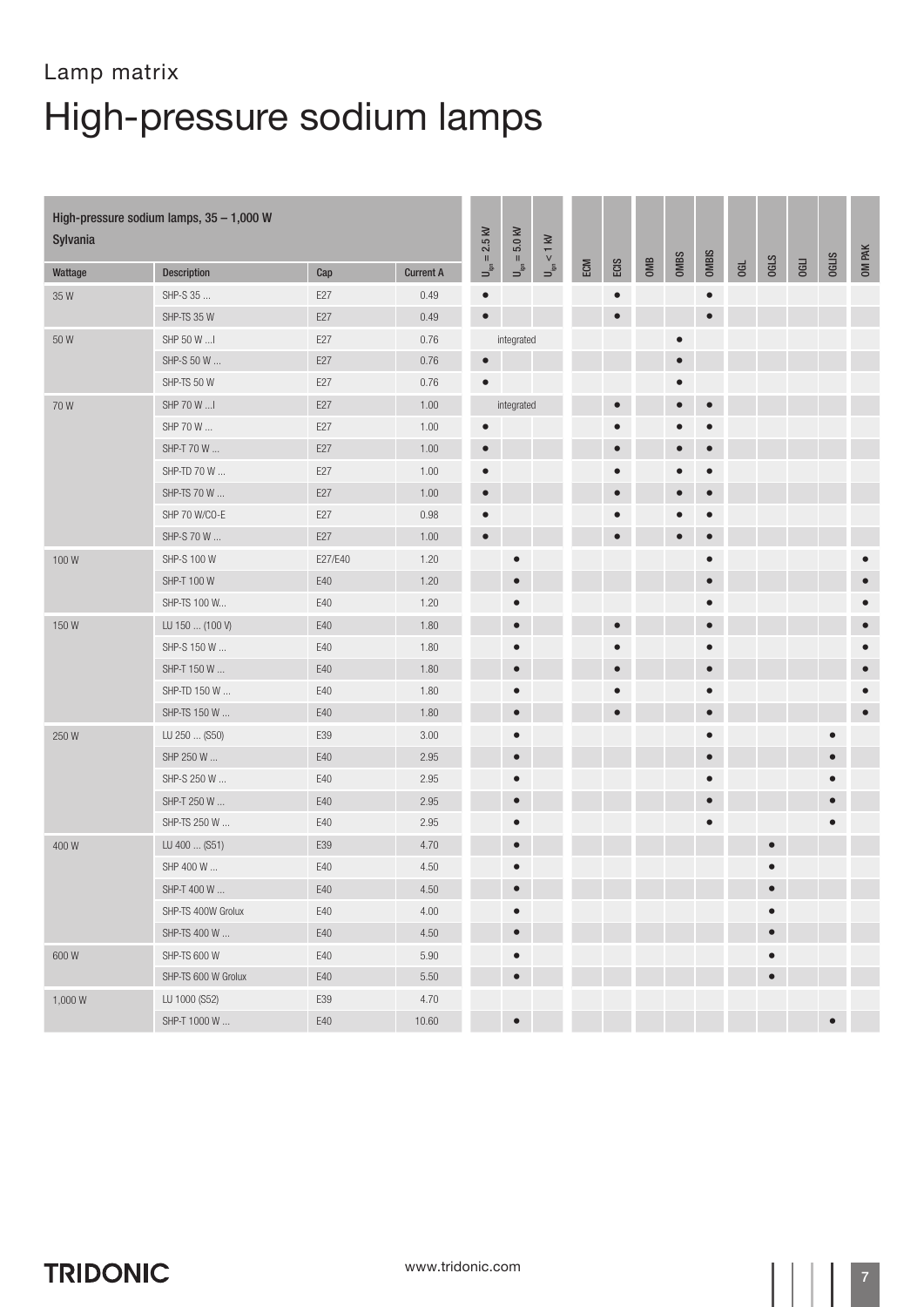| Metal halide lamps, 35 - 1,000 W<br><b>BLV</b> |                    |          |                  | 2.5 kV<br>$\,$ II         | 5.0 KV<br>$\rm H$           | $< 1$ kV                             |     |           |     |      |              |     |             |             |              | OM PAK    |
|------------------------------------------------|--------------------|----------|------------------|---------------------------|-----------------------------|--------------------------------------|-----|-----------|-----|------|--------------|-----|-------------|-------------|--------------|-----------|
| Wattage                                        | <b>Description</b> | Cap      | <b>Current A</b> | $\mathsf{P}_{\mathsf{S}}$ | $\mathsf{U}^{\mathsf{fin}}$ | $\mathsf{u}^\mathsf{in}_\mathsf{sp}$ | ECM | ECIS      | OMB | OMBS | <b>OMBIS</b> | 00L | <b>OGLS</b> | <b>OGLI</b> | <b>OGLIS</b> |           |
| 35W                                            | C-HIT 35           | G12      | 0.50             |                           | $\bullet$                   |                                      |     | $\bullet$ |     |      | $\bullet$    |     |             |             |              | $\bullet$ |
| 70W                                            | C-HIT 70 DE        | RX7s     | 1.00             |                           | $\bullet$                   |                                      |     | $\bullet$ |     |      | $\bullet$    |     |             |             |              | $\bullet$ |
|                                                | C-HIT 70 WW        | G12      | 1.00             |                           | $\bullet$                   |                                      |     | $\bullet$ |     |      | $\bullet$    |     |             |             |              | $\bullet$ |
|                                                | HIE  70            | E27      | 1.00             |                           | $\bullet$                   |                                      |     | $\bullet$ |     |      | $\bullet$    |     |             |             |              | $\bullet$ |
|                                                | <b>HIE-P70</b>     | E27      | 1.00             |                           | $\bullet$                   |                                      |     | $\bullet$ |     |      | $\bullet$    |     |             |             |              | $\bullet$ |
|                                                | HIT 70 DE          | RX7s     | 1.00             |                           | $\bullet$                   |                                      |     | $\bullet$ |     |      | $\bullet$    |     |             |             |              | $\bullet$ |
| 100W                                           | <b>MHR 100</b>     | plug     | 1.20             |                           | $\bullet$                   |                                      |     |           |     |      | $\bullet$    |     |             |             |              |           |
|                                                | <b>HIE 100</b>     | E27      | 1.20             |                           | $\bullet$                   |                                      |     |           |     |      | $\bullet$    |     |             |             |              |           |
| 150W                                           | C-HIT 150 DE       | RX7s     | 1.80             |                           | $\bullet$                   |                                      |     |           |     |      | $\bullet$    |     |             |             |              | $\bullet$ |
|                                                | C-HIT 150 WW       | G12      | 1.80             |                           | $\bullet$                   |                                      |     |           |     |      | $\bullet$    |     |             |             |              | $\bullet$ |
|                                                | <b>HIE 150</b>     | E27      | 1.80             |                           | $\bullet$                   |                                      |     |           |     |      | $\bullet$    |     |             |             |              | $\bullet$ |
|                                                | <b>HIT 150</b>     | E40      | 1.80             |                           | $\bullet$                   |                                      |     |           |     |      | $\bullet$    |     |             |             |              | $\bullet$ |
|                                                | <b>HIT 150 DE</b>  | RX7s     | 1.80             |                           | $\bullet$                   |                                      |     |           |     |      | $\bullet$    |     |             |             |              | $\bullet$ |
|                                                | <b>MHR 150W</b>    | plug     | 1.80             |                           | $\bullet$                   |                                      |     |           |     |      | $\bullet$    |     |             |             |              | $\bullet$ |
| 250W                                           | HIT 250            | Fc2, E40 | 3.00             |                           | $\bullet$                   |                                      |     |           |     |      | $\bullet$    |     |             |             | $\bullet$    |           |
| 400W                                           | HIT 400            | E40      | 4.60             |                           | $\bullet$                   |                                      |     |           |     |      |              |     | $\bullet$   |             |              |           |
| 1,000 W                                        | HIT 1000           | E40      | 9.50             |                           | $\bullet$                   |                                      |     |           |     |      |              |     |             |             | $\bullet$    |           |

| Metal halide lamps, $35 - 2,000$ W<br><b>GE</b> |                   |           |                  | $= 2.5$ kV                | 5.0 kV<br>$\rm H$         | $\lessapprox$<br>$\overline{\sqrt{2}}$ |     |           |           |             |              |           |             |             |              | <b>OM PAK</b> |
|-------------------------------------------------|-------------------|-----------|------------------|---------------------------|---------------------------|----------------------------------------|-----|-----------|-----------|-------------|--------------|-----------|-------------|-------------|--------------|---------------|
| Wattage                                         | Description       | Cap       | <b>Current A</b> | $\mathsf{P}_{\mathsf{S}}$ | $\mathsf{u}^{\mathsf{g}}$ | $\frac{5}{2}$                          | ECM | ECIS      | OMB       | <b>OMBS</b> | <b>OMBIS</b> | 06L       | <b>OGLS</b> | <b>OGLI</b> | <b>OGLIS</b> |               |
| 35W                                             | CMH 35W/T         | G12       | 0.50             |                           | $\bullet$                 |                                        |     |           |           |             | $\bullet$    |           |             |             |              | $\bullet$     |
|                                                 | CMH 35W/TC        | G8.5      | 0.50             |                           | $\bullet$                 |                                        |     |           |           |             | $\bullet$    |           |             |             |              | $\bullet$     |
|                                                 | CMH 35W/PAR       | E27       | 0.50             |                           | $\bullet$                 |                                        |     |           |           |             | $\bullet$    |           |             |             |              | $\bullet$     |
| 70W                                             | ARC 70W           | RX7s      | 1.00             |                           | $\bullet$                 |                                        |     | $\bullet$ |           |             | $\bullet$    |           |             |             |              | $\bullet$     |
|                                                 | CMH 70W/T         | G12       | 1.00             |                           | $\bullet$                 |                                        |     | $\bullet$ |           |             | $\bullet$    |           |             |             |              | $\bullet$     |
|                                                 | CMH 70W/TD        | RX7s      | 1.00             |                           | $\bullet$                 |                                        |     | $\bullet$ |           |             | $\bullet$    |           |             |             |              | $\bullet$     |
|                                                 | CMH 70W/T Mini    | G8.5      | 1.00             |                           | $\bullet$                 |                                        |     | $\bullet$ |           |             | $\bullet$    |           |             |             |              | $\bullet$     |
|                                                 | CMH 70W/PAR       | E27       | 1.00             |                           | $\bullet$                 |                                        |     |           |           |             | $\bullet$    |           |             |             |              | $\bullet$     |
| 100W                                            | <b>MXR 100W</b>   | E27       | 1.20             |                           | $\bullet$                 |                                        |     |           |           |             | $\bullet$    |           |             |             |              |               |
|                                                 | CMH 100W/C/U/830  | E27       | 1.15             |                           | $\bullet$                 |                                        |     |           |           |             | $\bullet$    |           |             |             |              |               |
| 150W                                            | ARC 150W          | G12, RX7s | 1.80             |                           | $\bullet$                 |                                        |     | $\bullet$ |           |             | $\bullet$    |           |             |             |              | $\bullet$     |
| 250W                                            | ARC 250W          | Fc2, E40  | 2.15             |                           | $\bullet$                 |                                        |     |           |           |             |              |           |             |             | $\bullet$    |               |
| 400W                                            | ARC 400W/D        | E40       | 4.20             |                           | $\bullet$                 |                                        |     |           |           |             |              |           | $\bullet$   |             |              |               |
|                                                 | KRC 400W          | E40       | 3.25             |                           | $\bullet$                 |                                        |     |           | $\bullet$ |             |              | $\bullet$ |             |             |              |               |
| 2,000 W                                         | <b>MBIL 2000W</b> | special   | 10.30            |                           | integrated                |                                        |     |           |           |             |              |           |             | $\bullet$   |              |               |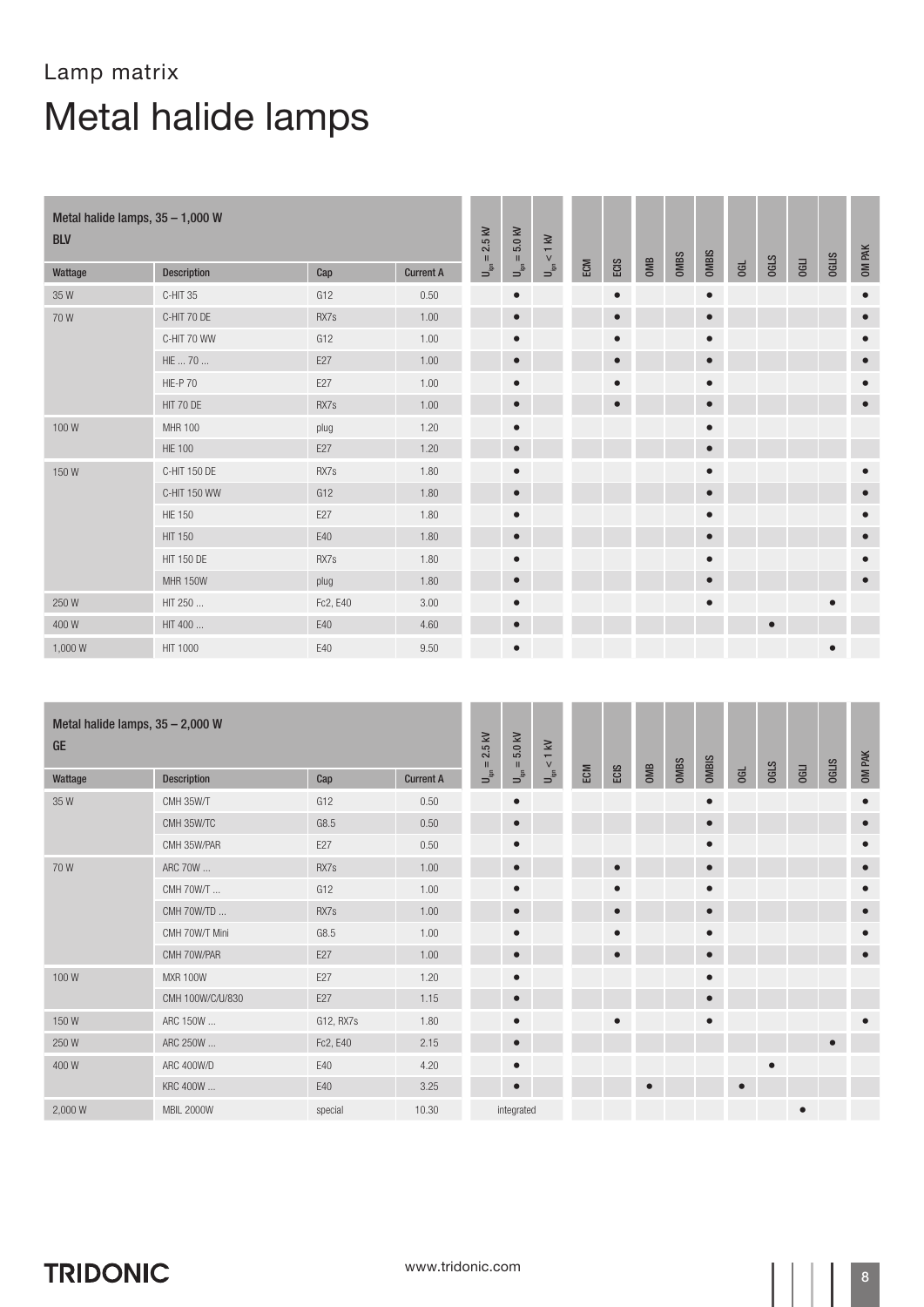| Metal halide lamps, $70 - 2,000$ W<br>Iwasaki |                    |     |                  | $2.5$ kV<br>$\mathbf{H}$                                | 5.0 kV<br>$\mathbf{H}$     | $1$ kV<br>$\vee$                             |     |           |           |             |           |           |             |             |              | <b>OM PAK</b> |
|-----------------------------------------------|--------------------|-----|------------------|---------------------------------------------------------|----------------------------|----------------------------------------------|-----|-----------|-----------|-------------|-----------|-----------|-------------|-------------|--------------|---------------|
| Wattage                                       | <b>Description</b> | Cap | <b>Current A</b> | $\begin{array}{c} \mathbf{S} \\ \mathbf{S} \end{array}$ | $\mathsf{u}^{\mathsf{in}}$ | $\begin{bmatrix} 1 \\ -1 \\ 0 \end{bmatrix}$ | ECM | ECIS      | OMB       | <b>OMBS</b> | OMBIS     | <b>GL</b> | <b>OGLS</b> | <b>OGLI</b> | <b>OGLIS</b> |               |
| 70W                                           | MT 70W Color Arc   | E27 | 1.00             | $\bullet$                                               |                            |                                              |     | $\bullet$ |           |             | $\bullet$ |           |             |             |              |               |
|                                               | MHT 70W Color Arc  | G12 | 1.00             | $\bullet$                                               |                            |                                              |     | $\bullet$ |           |             | $\bullet$ |           |             |             |              |               |
| 150W                                          | MT 150W Color Arc  | E27 | 1.80             | $\bullet$                                               |                            |                                              |     |           |           |             | $\bullet$ |           |             |             |              |               |
|                                               | MT 150W CEH-W/BU   | E27 | 1.80             | $\bullet$                                               |                            |                                              |     |           |           |             | $\bullet$ |           |             |             |              |               |
| 250W                                          | MT 250W            | E40 | 3.00             |                                                         | $\bullet$                  |                                              |     |           | $\bullet$ |             |           |           |             |             |              |               |
|                                               | MT 250W Color Arc  | E40 | 3.00             |                                                         | $\bullet$                  |                                              |     |           |           |             | $\bullet$ |           |             |             | $\bullet$    |               |
| 400W                                          | MT 400W            | E40 | 3.25             |                                                         | $\bullet$                  |                                              |     |           |           |             |           | $\bullet$ |             |             |              |               |
| 1,000 W                                       | MT 1000W           | E40 | 8.25             |                                                         | $\bullet$                  |                                              |     |           |           |             |           | $\bullet$ |             |             | $\bullet$    |               |
| 2,000 W                                       | MT 2000W B-BH-L    | E40 | 8.80             |                                                         |                            | $\bullet$                                    |     |           |           |             |           |           |             | $\bullet$   |              |               |

| Metal halide lamps, 35 - 150 W<br><b>Osram</b> |                    |         |                  | $U_{\rm ign}=2.5~{\rm kV}$ | $5.0$ kV                      | $< 1$ KV                  |     |           |     |      |              |    |             |             |              |           |
|------------------------------------------------|--------------------|---------|------------------|----------------------------|-------------------------------|---------------------------|-----|-----------|-----|------|--------------|----|-------------|-------------|--------------|-----------|
| Wattage                                        | <b>Description</b> | Cap     | <b>Current A</b> |                            | $\mathsf{U}_{\mathsf{ign}} =$ | $\mathbf{J}_{\text{gen}}$ | ECM | ECIS      | OMB | OMBS | <b>OMBIS</b> | GL | <b>OGLS</b> | <b>OGLI</b> | <b>OGLIS</b> | OM PAK    |
| 35W                                            | HCI-T 35W          | G12     | 0.53             |                            | $\bullet$                     |                           |     |           |     |      | $\bullet$    |    |             |             |              | $\bullet$ |
|                                                | HQI-T 35W/WDL      | G12     | 0.53             |                            | $\bullet$                     |                           |     |           |     |      | $\bullet$    |    |             |             |              | $\bullet$ |
|                                                | HQI-T 35W/WDL/BU   | G12     | 0.53             |                            | $\bullet$                     |                           |     |           |     |      | ٠            |    |             |             |              |           |
|                                                | HCI-TC 35W/WDL     | G8.5    | 0.53             |                            | $\bullet$                     |                           |     |           |     |      | $\bullet$    |    |             |             |              |           |
| 70W                                            | HQI-T 70W          | G12     | 1.00             |                            | $\bullet$                     |                           |     | $\bullet$ |     |      | $\bullet$    |    |             |             |              |           |
|                                                | HCI-T 70W          | G12     | 1.00             |                            | $\bullet$                     |                           |     | $\bullet$ |     |      | $\bullet$    |    |             |             |              | $\bullet$ |
|                                                | HQI-TS 70W         | RX7s    | 1.00             |                            | $\bullet$                     |                           |     | $\bullet$ |     |      | О            |    |             |             |              | $\bullet$ |
|                                                | HCI-TS 70W         | RX7s    | 1.00             |                            | $\bullet$                     |                           |     | $\bullet$ |     |      | $\bullet$    |    |             |             |              |           |
|                                                | HQI-E 70W          | E27     | 1.00             |                            | $\bullet$                     |                           |     | $\bullet$ |     |      | $\bullet$    |    |             |             |              | $\bullet$ |
|                                                | HCI-T 70W/WDL      | G12     | 1.00             |                            | $\bullet$                     |                           |     | $\bullet$ |     |      | $\bullet$    |    |             |             |              |           |
|                                                | HCI-TC 70W/WDL     | G8.5    | 1.00             |                            | $\bullet$                     |                           |     | $\bullet$ |     |      | $\bullet$    |    |             |             |              | $\bullet$ |
|                                                | HCI-E/P70W/WDL     | E27     | 1.00             |                            | $\bullet$                     |                           |     | $\bullet$ |     |      | $\bullet$    |    |             |             |              | $\bullet$ |
|                                                | HCI-PAR 30 70W/WDL | E27     | 1.00             |                            | $\bullet$                     |                           |     | О         |     |      | $\bullet$    |    |             |             |              |           |
| 100W                                           | HQI-E 100W         | E27     | 1.20             |                            | $\bullet$                     |                           |     |           |     |      | $\bullet$    |    |             |             |              |           |
| 150W                                           | HQI-T 150W         | G12     | 1.80             |                            | $\bullet$                     |                           |     |           |     |      | О            |    |             |             |              |           |
|                                                | <b>HCI-T 150W</b>  | G12     | 1.80             |                            | $\bullet$                     |                           |     |           |     |      | $\bullet$    |    |             |             |              | $\bullet$ |
|                                                | HQI-TS 150W        | RX7s-24 | 1.80             |                            | $\bullet$                     |                           |     |           |     |      | О            |    |             |             |              |           |
|                                                | HCI-TS 150W        | RX7s-24 | 1.80             |                            | $\bullet$                     |                           |     |           |     |      |              |    |             |             |              |           |
|                                                | HQI-E 150W         | E27     | 1.80             |                            | $\bullet$                     |                           |     |           |     |      | $\bullet$    |    |             |             |              | $\bullet$ |
|                                                | <b>HTI 150W</b>    | plug    | 1.80             |                            | $\bullet$                     |                           |     |           |     |      |              |    |             |             |              |           |
|                                                | HQI-R 150W         | plug    | 1.80             |                            | $\bullet$                     |                           |     |           |     |      | $\bullet$    |    |             |             |              | $\bullet$ |
|                                                | HCI-E/P 150W/WDL   | E27     | 1.80             |                            | $\bullet$                     |                           |     |           |     |      | $\bullet$    |    |             |             |              | $\bullet$ |

**TRIDONIC**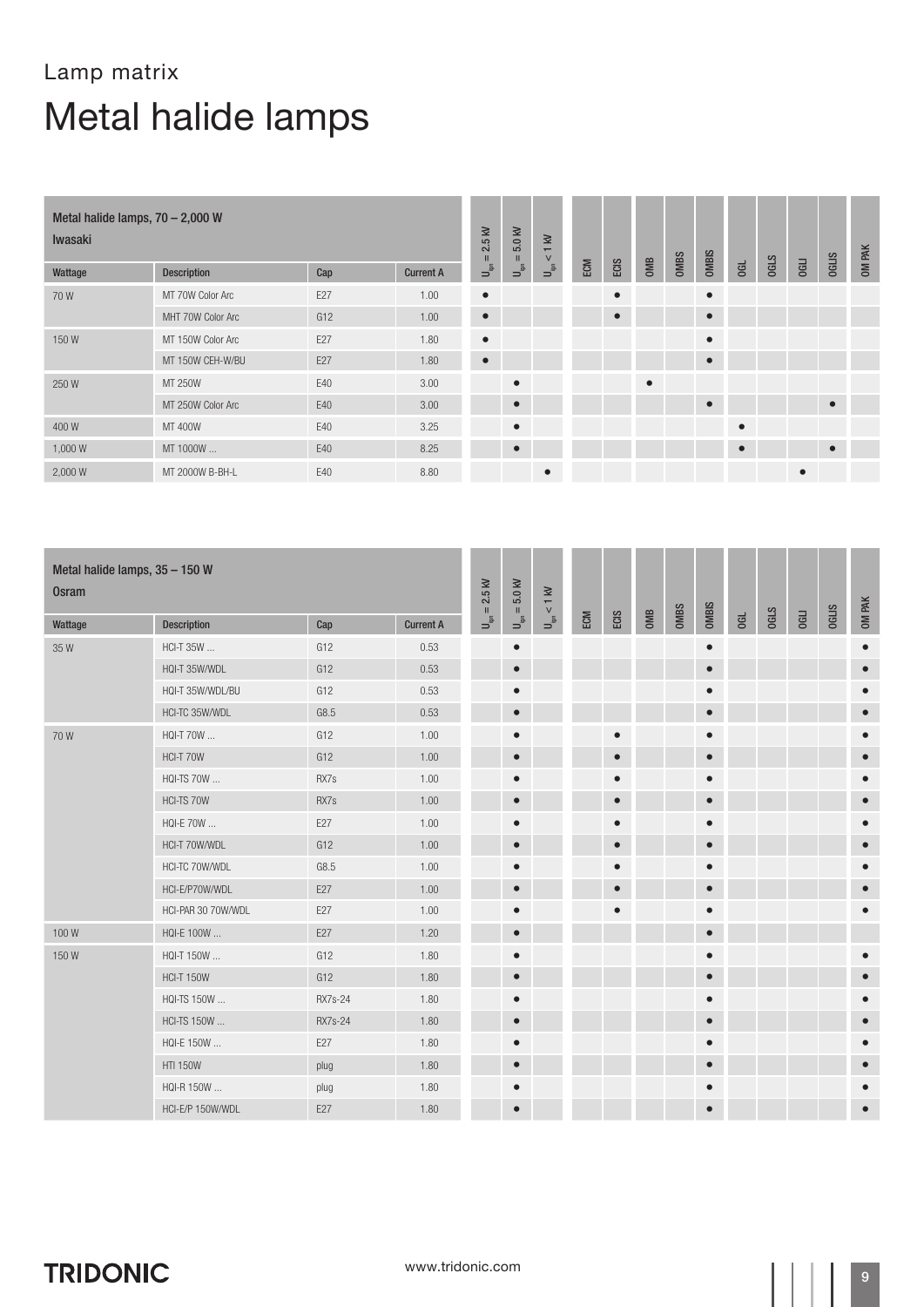| Metal halide lamps, 250 - 3,500 W<br><b>Osram</b> |                         |         |                  | $= 2.5$ kV                               | $U_{\rm ign}=5.0$ kV | $U_{\rm ign} < 1~{\rm kV}$ |     |      |           |      |              |           |             |             |              | OM PAK |
|---------------------------------------------------|-------------------------|---------|------------------|------------------------------------------|----------------------|----------------------------|-----|------|-----------|------|--------------|-----------|-------------|-------------|--------------|--------|
| Wattage                                           | <b>Description</b>      | Cap     | <b>Current A</b> | $\mathsf{U}_{\mathsf{gen}}^{\mathsf{S}}$ |                      |                            | ECM | ECIS | OMB       | OMBS | <b>OMBIS</b> | G         | <b>OGLS</b> | <b>OGLI</b> | <b>OGLIS</b> |        |
| 250W                                              | HQI-E 250W/N/SI         | E40     | 2.20             |                                          |                      | $\bullet$                  |     |      | $\bullet$ |      |              |           |             |             |              |        |
|                                                   | HQI-E 250W              | E40     | 3.00             |                                          | $\bullet$            |                            |     |      |           |      | $\bullet$    |           |             |             | $\bullet$    |        |
|                                                   | HQI-T 250W/N/SI         | E40     | 2.20             |                                          |                      | $\bullet$                  |     |      | $\bullet$ |      |              |           |             |             |              |        |
|                                                   | HQI-T 250W              | E40     | 3.00             |                                          | $\bullet$            |                            |     |      |           |      | $\bullet$    |           |             |             | $\bullet$    |        |
|                                                   | HQI-TS 250W             | Fc2     | 3.00             |                                          |                      |                            |     |      |           |      | $\bullet$    |           |             |             |              |        |
|                                                   | HCI-E 250W              | E40     | 3.00             |                                          | $\bullet$            |                            |     |      |           |      | $\bullet$    |           |             |             |              |        |
|                                                   | <b>HQI-E/P 250W</b>     | E40     | 3.00             |                                          | $\bullet$            |                            |     |      |           |      | $\bullet$    |           |             |             | $\bullet$    |        |
| 400W                                              | HQI-E 400W/N/SI         | E40     | 3.50             |                                          |                      | $\bullet$                  |     |      |           |      |              | $\bullet$ |             |             |              |        |
|                                                   | HQI-E 400W              | E40     | 4.60             |                                          | $\bullet$            |                            |     |      |           |      |              |           | $\bullet$   |             |              |        |
|                                                   | HQI-T 400W/N/SI         | E40     | 3.50             |                                          |                      | $\bullet$                  |     |      |           |      |              | $\bullet$ |             |             |              |        |
|                                                   | HQI-T 400W              | E40     | 4.60             |                                          | $\bullet$            |                            |     |      |           |      |              |           | $\bullet$   |             |              |        |
|                                                   | HQI-TS 400W             | Fc2     | 4.00             |                                          |                      |                            |     |      |           |      |              |           |             |             |              |        |
|                                                   | HQI-BT 400W             | E40     | 4.00             |                                          | $\bullet$            |                            |     |      |           |      |              |           | $\bullet$   |             |              |        |
| 1,000 W                                           | HQI-E 1000W             | E40     | 9.50             |                                          |                      |                            |     |      |           |      |              |           |             |             |              |        |
|                                                   | HQI-T 1000W             | E40     | 9.50             |                                          | $\bullet$            |                            |     |      |           |      |              |           |             |             |              |        |
|                                                   | <b>HQI-TM 1000W</b>     | G22     | 9.50             |                                          | $\bullet$            |                            |     |      |           |      |              |           |             |             | $\bullet$    |        |
|                                                   | <b>HQI-TS 1000W</b>     | K12s-36 | 9.50             |                                          | $\bullet$            |                            |     |      |           |      |              |           |             |             | $\bullet$    |        |
| 2,000 W                                           | HQI-T 2000W/D           | E40     | 10.30            |                                          | $\bullet$            |                            |     |      |           |      |              |           |             |             |              |        |
|                                                   | HQI-T 2000W/D/I         | E40     | 10.30            |                                          | integrated           |                            |     |      |           |      |              |           |             |             |              |        |
|                                                   | HQI-T 2000W/N           | E40     | 8.80             |                                          | integrated           |                            |     |      |           |      |              |           |             |             |              |        |
|                                                   | HQI-T 2000W/N/230 V     | E40     | 16.50            |                                          | $\bullet$            |                            |     |      |           |      |              | $\bullet$ |             |             |              |        |
|                                                   | HQI-T 2000W/N/E/SUPER   | E40     | 8.80             |                                          | $\bullet$            |                            |     |      |           |      |              |           |             |             |              |        |
|                                                   | HQI-T 2000W/N/SN/SUPER  | E40     | 9.40             |                                          |                      |                            |     |      |           |      |              |           |             | $\bullet$   |              |        |
|                                                   | HQI-TS 2000W/DS         | cable   | 11.50            |                                          |                      |                            |     |      |           |      |              |           |             |             |              |        |
|                                                   | HQI-T 2000W/D/400/E40   | E40     | 10.30            |                                          |                      |                            |     |      |           |      |              |           |             |             |              |        |
|                                                   | HQI-TS 2000W/D/S HF *   | K12s-36 | 12.20            |                                          |                      |                            |     |      |           |      |              |           |             |             |              |        |
|                                                   | <b>HQI-TS 2000W/N/L</b> | K12s-36 | 10.30            |                                          |                      |                            |     |      |           |      |              |           |             |             |              |        |
|                                                   | HQI-TS 2000W/D/L        | K12s-36 | 10.30            |                                          |                      |                            |     |      |           |      |              |           |             |             |              |        |
| 3,500 W                                           | <b>HQI-T 3500W/D</b>    | E40     | 18.00            |                                          | $\bullet$            |                            |     |      |           |      |              |           |             |             |              |        |

\* on request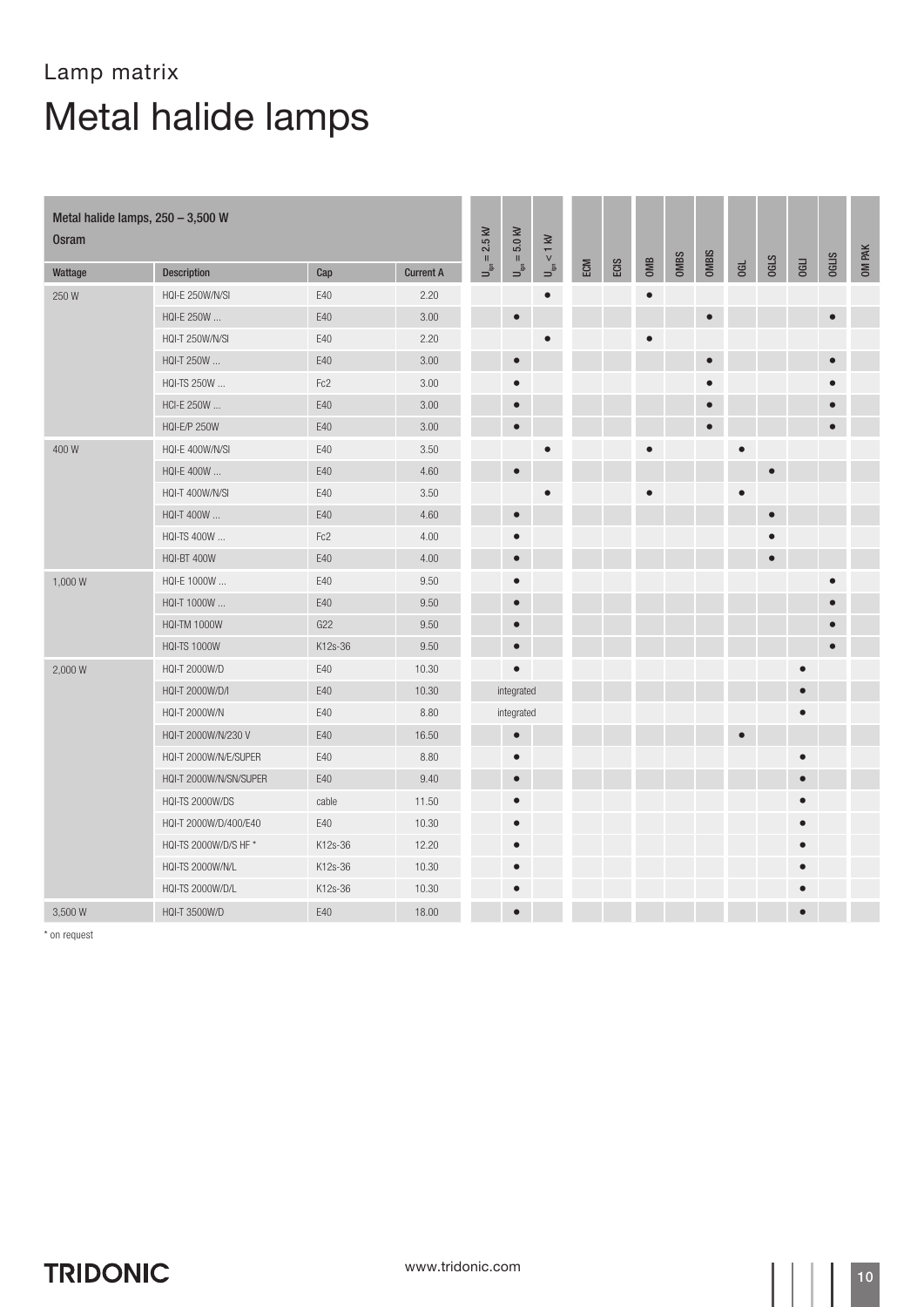| Metal halide lamps, 35 - 250 W<br><b>Philips</b> |                   |                 | $= 2.5$ kV       | $U_{\text{ign}} = 5.0 \text{ kV}$       | $U_{\rm ign} < 1~{\rm kV}$ |           |     |           |           |      |              |           |             |             |              |           |
|--------------------------------------------------|-------------------|-----------------|------------------|-----------------------------------------|----------------------------|-----------|-----|-----------|-----------|------|--------------|-----------|-------------|-------------|--------------|-----------|
| Wattage                                          | Description       | Cap             | <b>Current A</b> | $\mathsf{U}^{\mathsf{S}}_{\mathsf{sp}}$ |                            |           | ECM | ECIS      | OMB       | OMBS | <b>OMBIS</b> | 06L       | <b>OGLS</b> | <b>OGLI</b> | <b>OGLIS</b> | OM PAK    |
| 35W                                              | CDM-R 35W         | E27             | 0.53             |                                         | $\bullet$                  |           |     |           |           |      | $\bullet$    |           |             |             |              | $\bullet$ |
|                                                  | CDM-T 35W         | G12             | 0.53             |                                         | $\bullet$                  |           |     |           |           |      | $\bullet$    |           |             |             |              | $\bullet$ |
|                                                  | CDM-TC 35W        | ${\sf G8.5}$    | 0.53             |                                         | $\bullet$                  |           |     |           |           |      | $\bullet$    |           |             |             |              |           |
|                                                  | CDM-R111          | Gx5.5           | 0.53             |                                         | $\bullet$                  |           |     |           |           |      | $\bullet$    |           |             |             |              |           |
| 70W                                              | MHN-T 70W         | PG12-2          | 1.00             |                                         | $\bullet$                  |           |     |           |           |      | $\bullet$    |           |             |             |              |           |
|                                                  | MHN-TD 70W        | RX7s            | 1.00             |                                         | $\bullet$                  |           |     | $\bullet$ |           |      | $\bullet$    |           |             |             |              |           |
|                                                  | MHW-TD 70W        | RX7s            | 1.00             |                                         | $\bullet$                  |           |     | О         |           |      | $\bullet$    |           |             |             |              |           |
|                                                  | CDM-TT 70W        | E27             | 1.00             | $\bullet$                               |                            |           |     | $\bullet$ |           |      | $\bullet$    |           |             |             |              |           |
|                                                  | CDM-R 70W         | E27             | 1.00             |                                         | $\bullet$                  |           |     | $\bullet$ |           |      | $\bullet$    |           |             |             |              |           |
|                                                  | CDM-ET 70W        | E27             | 1.00             | $\bullet$                               |                            |           |     | $\bullet$ |           |      | $\bullet$    |           |             |             |              |           |
|                                                  | CDM-T 70W         | G12             | 1.00             |                                         | $\bullet$                  |           |     |           |           |      | $\bullet$    |           |             |             |              |           |
|                                                  | CDM-TD 70W        | RX7s            | 1.00             |                                         | $\bullet$                  |           |     | $\bullet$ |           |      | $\bullet$    |           |             |             |              |           |
|                                                  | CDM-TC 70W        | G8.5            | 1.00             |                                         |                            |           |     |           |           |      |              |           |             |             |              |           |
|                                                  | CDO-ET 70W        | E27             | 1.00             | $\bullet$                               |                            |           |     | О         |           |      | $\bullet$    |           |             |             |              |           |
|                                                  | CDO-TT 70W        | E27             | 1.00             | $\bullet$                               |                            |           |     |           |           |      | $\bullet$    |           |             |             |              |           |
|                                                  | CDM-Elite TC 70W  | G8.5            | 1.00             |                                         | $\bullet$                  |           |     | $\bullet$ |           |      | $\bullet$    |           |             |             |              |           |
|                                                  | CDM-R111          | Gx8.5           | 1.00             |                                         | $\bullet$                  |           |     | $\bullet$ |           |      | $\bullet$    |           |             |             |              |           |
| 100W                                             | CDO-TT 100W       | E40             | 1.20             |                                         | $\bullet$                  |           |     |           |           |      | $\bullet$    |           |             |             |              |           |
|                                                  | CDO-ET 100W       | E40             | 1.20             |                                         | $\bullet$                  |           |     |           |           |      |              |           |             |             |              |           |
| 150W                                             | CDM-T 150W        | G12             | 1.80             |                                         | $\bullet$                  |           |     | $\bullet$ |           |      | $\bullet$    |           |             |             |              |           |
|                                                  | CDM-TD 150W       | RX7s            | 1.80             |                                         | $\bullet$                  |           |     |           |           |      | $\bullet$    |           |             |             |              |           |
|                                                  | CDM-TT 150W       | E40             | 1.80             |                                         | $\bullet$                  |           |     | $\bullet$ |           |      | $\bullet$    |           |             |             |              |           |
|                                                  | MHN-T 150W        | RGx 12-2        | 1.80             |                                         | $\bullet$                  |           |     | $\bullet$ |           |      | $\bullet$    |           |             |             |              |           |
|                                                  | MHW-TD 150W       | RX7s            | 1.80             |                                         | $\bullet$                  |           |     | $\bullet$ |           |      | $\bullet$    |           |             |             |              |           |
|                                                  | MHN-TD 150W       | RX7s            | 1.80             |                                         | $\bullet$                  |           |     | $\bullet$ |           |      | $\bullet$    |           |             |             |              |           |
|                                                  | <b>MHT-T 150W</b> | <b>RGx 12-2</b> | 1.80             |                                         | $\bullet$                  |           |     | $\bullet$ |           |      | $\bullet$    |           |             |             |              |           |
|                                                  | CDM-ET 150W       | E40             | 1.80             |                                         |                            |           |     |           |           |      |              |           |             |             |              |           |
|                                                  | CDO-ET 150W       | E40             | 1.80             |                                         |                            |           |     |           |           |      |              |           |             |             |              |           |
|                                                  | CDO-TT 150W       | E40             | 1.80             |                                         | $\bullet$                  |           |     | $\bullet$ |           |      | $\bullet$    |           |             |             |              |           |
| 250W                                             | CDM-TT 250W       | $E40$           | $3.00\,$         |                                         |                            |           |     |           |           |      | $\bullet$    |           |             |             |              |           |
|                                                  | <b>HPI-T 250W</b> | E40             | 2.15             |                                         |                            | $\bullet$ |     |           | $\bullet$ |      |              |           |             |             |              |           |
|                                                  | <b>HPI-T 250W</b> | E40/E45         | $3.00\,$         |                                         | $\bullet$                  |           |     |           | $\bullet$ |      |              | $\bullet$ |             |             |              |           |
|                                                  | HPI plus 250W     | $E40$           | 2.15             |                                         |                            | $\bullet$ |     |           |           |      |              |           |             |             |              |           |
|                                                  | HPI plus 250W     | E40             | $3.00\,$         |                                         |                            | $\bullet$ |     |           |           |      | $\bullet$    |           |             |             |              |           |
|                                                  | HPI-T plus 250W   | $E40$           | 2.15             |                                         |                            |           |     |           |           |      |              |           |             |             |              |           |
|                                                  | HPI-T plus 250W   | $E40$           | $3.00\,$         |                                         | $\bullet$                  |           |     |           |           |      | $\bullet$    |           |             |             |              |           |
|                                                  | MHN-TD 250W       | Fc2             | $3.00\,$         |                                         | $\bullet$                  |           |     |           |           |      | $\bullet$    |           |             |             | $\bullet$    |           |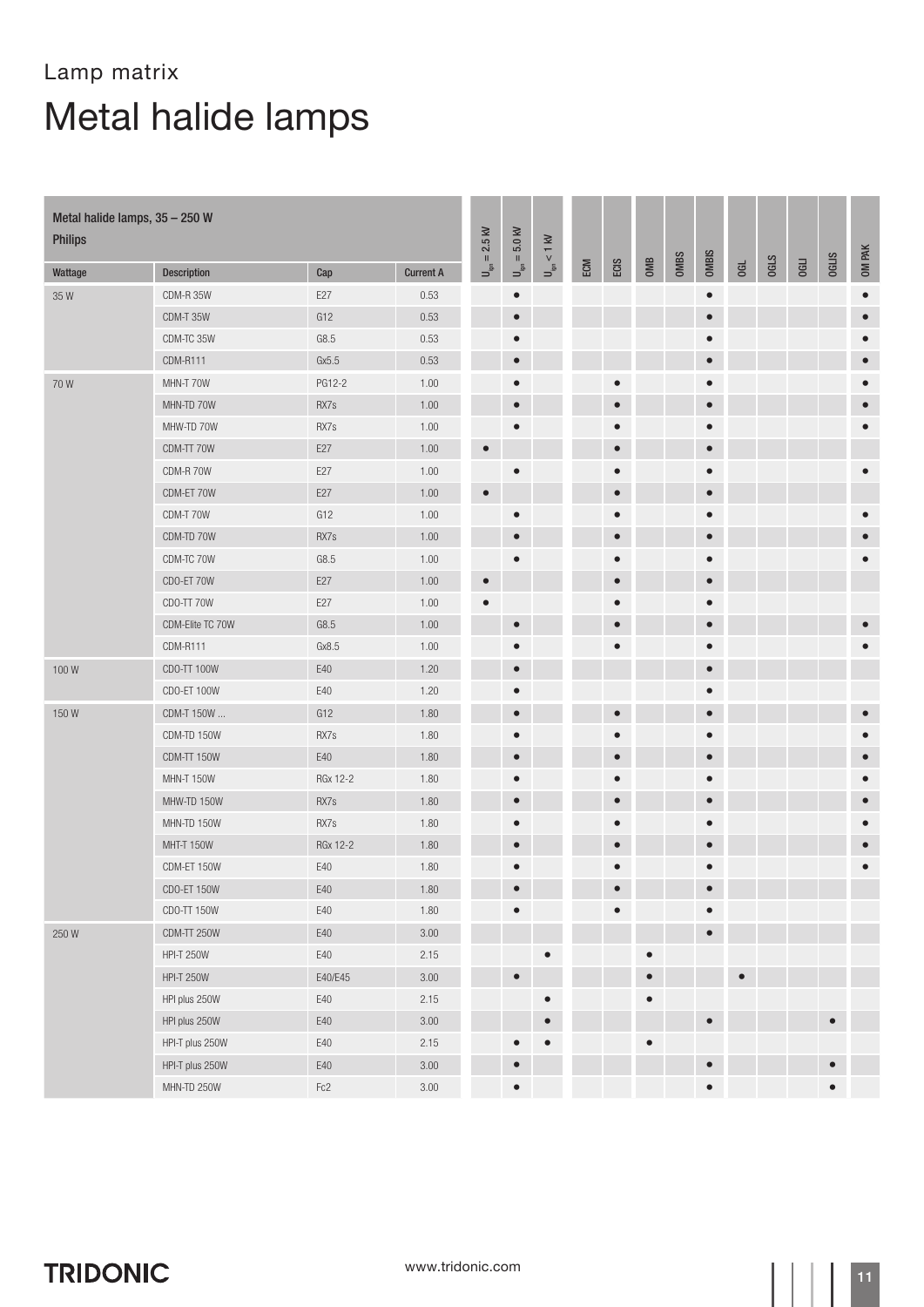| Metal halide lamps, 400 - 2,000 W<br><b>Philips</b> |                     |         |                  |                                                                                                 | $\ensuremath{\mathsf{U}}_{\ensuremath{\mathsf{ign}}} = 5.0$ kV | $< 1$ kV                                                |     |      |           |      |              |           |             |             |              | OM PAK |
|-----------------------------------------------------|---------------------|---------|------------------|-------------------------------------------------------------------------------------------------|----------------------------------------------------------------|---------------------------------------------------------|-----|------|-----------|------|--------------|-----------|-------------|-------------|--------------|--------|
| Wattage                                             | <b>Description</b>  | Cap     | <b>Current A</b> | $= 2.5$ kV<br>$\begin{array}{c} \mathbf{L}_{\mathbf{B}} \\ \mathbf{L}_{\mathbf{B}} \end{array}$ |                                                                | $\begin{array}{c} \mathbf{S} \\ \mathbf{S} \end{array}$ | ECM | ECIS | OMB       | OMBS | <b>OMBIS</b> | G         | <b>OGLS</b> | <b>OGLI</b> | <b>OGLIS</b> |        |
| 400W                                                | HPI plus 400W       | E40     | 3.40             |                                                                                                 |                                                                | $\bullet$                                               |     |      | $\bullet$ |      |              | $\bullet$ |             |             |              |        |
|                                                     | HPI plus 400W       | E40     | 3.85             |                                                                                                 |                                                                | $\bullet$                                               |     |      |           |      |              |           | $\bullet$   |             |              |        |
|                                                     | HPI plus 400W BUS   | E40     | 3.40             |                                                                                                 | integrated                                                     |                                                         |     |      | $\bullet$ |      |              | $\bullet$ |             |             |              |        |
|                                                     | HPI plus 400W BUS   | E40     | 3.85             |                                                                                                 | integrated                                                     |                                                         |     |      |           |      |              |           | $\bullet$   |             |              |        |
|                                                     | <b>HPI-T 400W</b>   | E40     | 3.40             |                                                                                                 |                                                                | $\bullet$                                               |     |      | $\bullet$ |      |              | $\bullet$ |             |             |              |        |
|                                                     | HPI-T plus 400W     | E40     | 3.40             |                                                                                                 | $\bullet$                                                      | $\bullet$                                               |     |      | $\bullet$ |      |              | $\bullet$ |             |             |              |        |
|                                                     | HPI-T plus 400W     | E40     | 3.85             |                                                                                                 | $\bullet$                                                      | $\bullet$                                               |     |      |           |      |              |           | $\bullet$   |             |              |        |
| 1,000 W                                             | HPI-T 1000W         | E40/E45 | 8.25             |                                                                                                 |                                                                |                                                         |     |      |           |      |              | $\bullet$ |             |             | $\bullet$    |        |
| 2,000 W                                             | HPI-T 2000W/230 V   | E40/E45 | 16.50            |                                                                                                 | $\bullet$                                                      |                                                         |     |      |           |      |              | $\bullet$ |             |             |              |        |
|                                                     | HPI-T 2000W/380 V   | E40/E45 | 8.80             |                                                                                                 | $\bullet$                                                      |                                                         |     |      |           |      |              |           |             | $\bullet$   |              |        |
|                                                     | <b>MHN-TD 2000W</b> | cable   | 9.60             |                                                                                                 | $\bullet$                                                      |                                                         |     |      |           |      |              |           |             | $\bullet$   |              |        |
|                                                     | MHT-TD 2000W        | cable   | 9.60             |                                                                                                 | $\bullet$                                                      |                                                         |     |      |           |      |              |           |             | $\bullet$   |              |        |
|                                                     | MHN-SA 2000W        | X830R   | 11.30            |                                                                                                 | $\bullet$                                                      |                                                         |     |      |           |      |              |           |             | $\bullet$   |              |        |
|                                                     | <b>MHN-LA 2000W</b> | X528/C  | 10.30            |                                                                                                 | $\bullet$                                                      |                                                         |     |      |           |      |              |           |             |             |              |        |
|                                                     | <b>MHN-LA 2000W</b> | X528/C  | 8.30             |                                                                                                 | $\bullet$                                                      |                                                         |     |      |           |      |              |           |             | $\bullet$   |              |        |
|                                                     | MHN-SA 1800W        | (P)SFC  | 10.50            |                                                                                                 | $\bullet$                                                      |                                                         |     |      |           |      |              |           |             | $\bullet$   |              |        |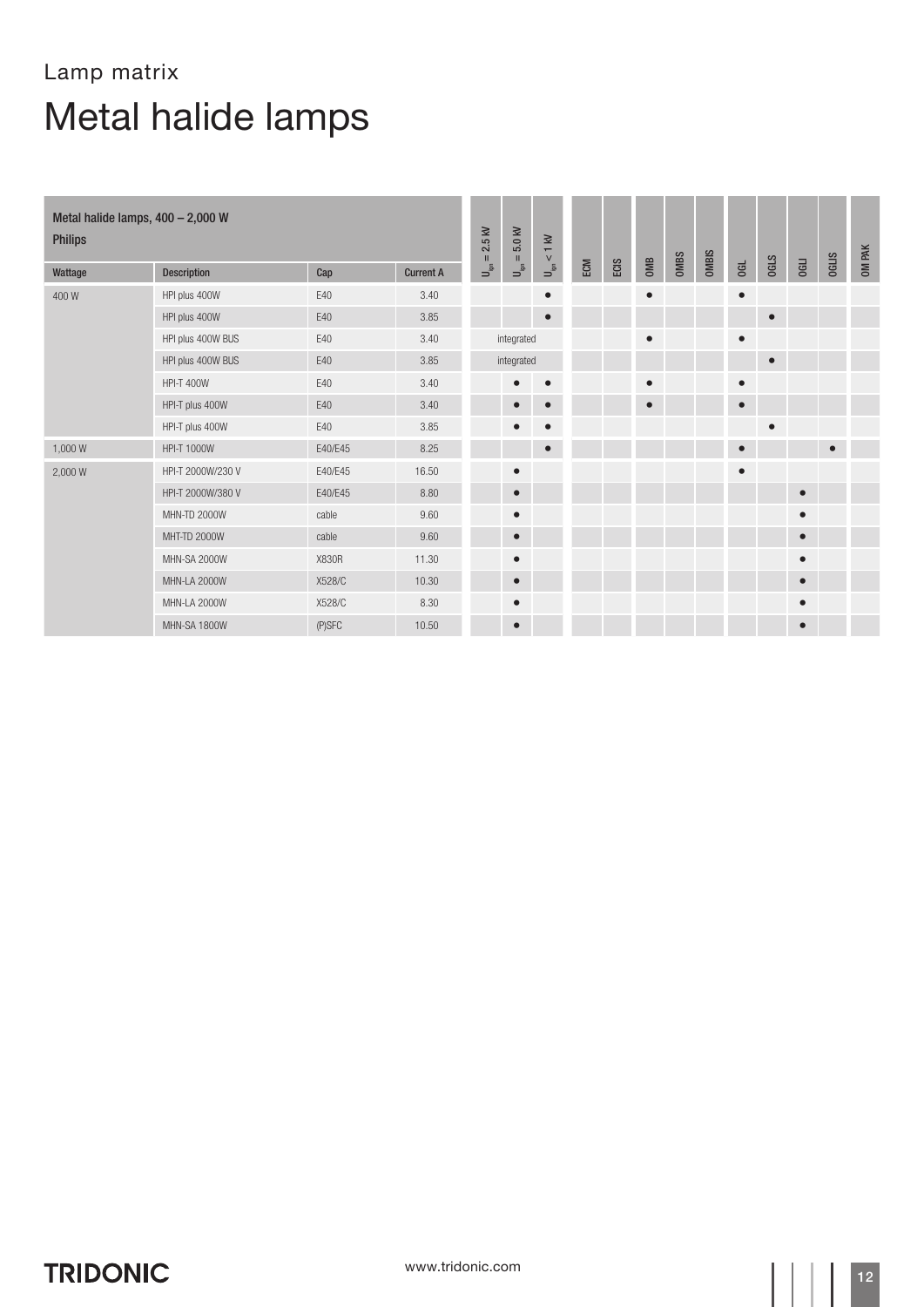| Metal halide lamps, 35 - 400 W<br>Radium |                     |       |                  |                                         | $U_{\text{ign}} = 5.0 \text{ kV}$ | $U_{\rm ign} < 1~{\rm kV}$ |     |           |     |             |              |    |             |             |              |           |
|------------------------------------------|---------------------|-------|------------------|-----------------------------------------|-----------------------------------|----------------------------|-----|-----------|-----|-------------|--------------|----|-------------|-------------|--------------|-----------|
| Wattage                                  | Description         | Cap   | <b>Current A</b> | $= 2.5$ kV<br>$\mathsf{P}_{\mathsf{g}}$ |                                   |                            | ECM | ECIS      | OMB | <b>OMBS</b> | <b>OMBIS</b> | GL | <b>OGLS</b> | <b>OGLI</b> | <b>OGLIS</b> | OM PAK    |
| 35W                                      | RCC-T 35W           | G12   | 0.50             |                                         | $\bullet$                         |                            |     |           |     |             | $\bullet$    |    |             |             |              | $\bullet$ |
|                                          | RCC-TC 35W          | G8.5  | 0.50             |                                         | $\bullet$                         |                            |     |           |     |             | $\bullet$    |    |             |             |              | $\bullet$ |
|                                          | RCC-PAR 35W         | E27   | 0.50             |                                         | $\bullet$                         |                            |     |           |     |             | $\bullet$    |    |             |             |              | $\bullet$ |
|                                          | RCC-E/P 35W         | E27   | 0.50             |                                         | $\bullet$                         |                            |     |           |     |             | $\bullet$    |    |             |             |              | $\bullet$ |
| 70W                                      | RCC-T 70W           | G12   | 1.00             |                                         | $\bullet$                         |                            |     |           |     |             | $\bullet$    |    |             |             |              |           |
|                                          | RCC-E/P 70W         | E27   | 1.00             |                                         | $\bullet$                         |                            |     | $\bullet$ |     |             | $\bullet$    |    |             |             |              | $\bullet$ |
|                                          | RCC-TS 70W          | RX7s  | 1.00             |                                         | $\bullet$                         |                            |     |           |     |             | $\bullet$    |    |             |             |              | $\bullet$ |
|                                          | RCC-TC 70W          | G8.5  | 1.00             |                                         | $\bullet$                         |                            |     | $\bullet$ |     |             | $\bullet$    |    |             |             |              | $\bullet$ |
|                                          | HRI-TS 70W          | RX7s  | 1.00             |                                         | $\bullet$                         |                            |     | $\bullet$ |     |             | $\bullet$    |    |             |             |              | $\bullet$ |
|                                          | HRI-T 70W           | G12   | 1.00             |                                         | $\bullet$                         |                            |     | $\bullet$ |     |             | $\bullet$    |    |             |             |              | $\bullet$ |
|                                          | HRI-E 70W           | E27   | 1.00             |                                         | $\bullet$                         |                            |     |           |     |             | $\bullet$    |    |             |             |              | $\bullet$ |
| 100W                                     | RCC-E/P 100W        | E27   | 1.10             |                                         | $\bullet$                         |                            |     |           |     |             | $\bullet$    |    |             |             |              | $\bullet$ |
|                                          | <b>HRI-E 100W</b>   | E27   | 1.10             |                                         | $\bullet$                         |                            |     |           |     |             | $\bullet$    |    |             |             |              | О         |
| 150W                                     | RCC-TS 150W         | RX7s  | 1.80             |                                         | $\bullet$                         |                            |     |           |     |             | $\bullet$    |    |             |             |              | $\bullet$ |
|                                          | RCC-T 150W          | G12   | 1.80             |                                         | $\bullet$                         |                            |     |           |     |             | $\bullet$    |    |             |             |              | $\bullet$ |
|                                          | RCC-E/P 150W        | E27   | 1.80             |                                         | $\bullet$                         |                            |     |           |     |             | $\bullet$    |    |             |             |              | г         |
|                                          | HRI-TS 150W         | RX7s  | 1.80             |                                         | $\bullet$                         |                            |     |           |     |             | $\bullet$    |    |             |             |              |           |
|                                          | <b>HRI-T 150W</b>   | G12   | 1.80             |                                         | $\bullet$                         |                            |     |           |     |             | $\bullet$    |    |             |             |              | $\bullet$ |
|                                          | <b>HRI-E 150W</b>   | E27   | 1.80             |                                         | $\bullet$                         |                            |     |           |     |             | $\bullet$    |    |             |             |              |           |
| 250W                                     | RCC-TS 250W         | Fc2   | 3.00             |                                         | $\bullet$                         |                            |     |           |     |             | $\bullet$    |    |             |             | $\bullet$    |           |
|                                          | <b>RCC-T 250W</b>   | E40   | 3.00             |                                         | $\bullet$                         |                            |     |           |     |             | $\bullet$    |    |             |             |              |           |
|                                          | RCC-TM 250W         | G22   | 3.00             |                                         | $\bullet$                         |                            |     |           |     |             | $\bullet$    |    |             |             | $\bullet$    |           |
|                                          | <b>RCC-E 250W</b>   | E40   | 3.00             |                                         | $\bullet$                         |                            |     |           |     |             | $\bullet$    |    |             |             | $\bullet$    |           |
|                                          | <b>HRI-TS 250W</b>  | Fc2   | 3.00             |                                         | $\bullet$                         |                            |     |           |     |             | $\bullet$    |    |             |             |              |           |
|                                          | <b>HRI-T 250W</b>   | E40   | 3.00             |                                         | $\bullet$                         |                            |     |           |     |             | $\bullet$    |    |             |             |              |           |
|                                          | <b>HRI-E/P 250W</b> | E40   | $3.00\,$         |                                         | $\qquad \qquad \bullet$           |                            |     |           |     |             | $\bullet$    |    |             |             |              |           |
|                                          | <b>HRI-E 250W</b>   | E40   | 3.00             |                                         |                                   |                            |     |           |     |             | О            |    |             |             |              |           |
|                                          | HRI-E 250W/N/SI     | $E40$ | 2.20             |                                         |                                   | $\bullet$                  |     |           |     |             |              |    |             |             |              |           |
|                                          | HRI-T 250W/N/SI     | E40   | 2.20             |                                         |                                   | $\bullet$                  |     |           |     |             | $\bullet$    |    |             |             | $\bullet$    |           |
| 400W                                     | HRI-TS 400W         | Fc2   | 4.00             |                                         | $\bullet$                         |                            |     |           |     |             |              |    | $\bullet$   |             |              |           |
|                                          | HRI-BT 400W         | E40   | 4.00             |                                         | $\bullet$                         |                            |     |           |     |             |              |    | $\bullet$   |             |              |           |
|                                          | <b>HRI-E 400W</b>   | E40   | 4.60             |                                         | $\bullet$                         |                            |     |           |     |             |              |    | $\bullet$   |             |              |           |
|                                          | HRI-E 400W/N/SI     | E40   | $3.50\,$         |                                         |                                   | $\bullet$                  |     |           |     |             |              |    | $\bullet$   |             |              |           |
|                                          | HRI-T 400W/N/SI     | E40   | 3.50             |                                         |                                   | $\bullet$                  |     |           |     |             |              |    | $\bullet$   |             |              |           |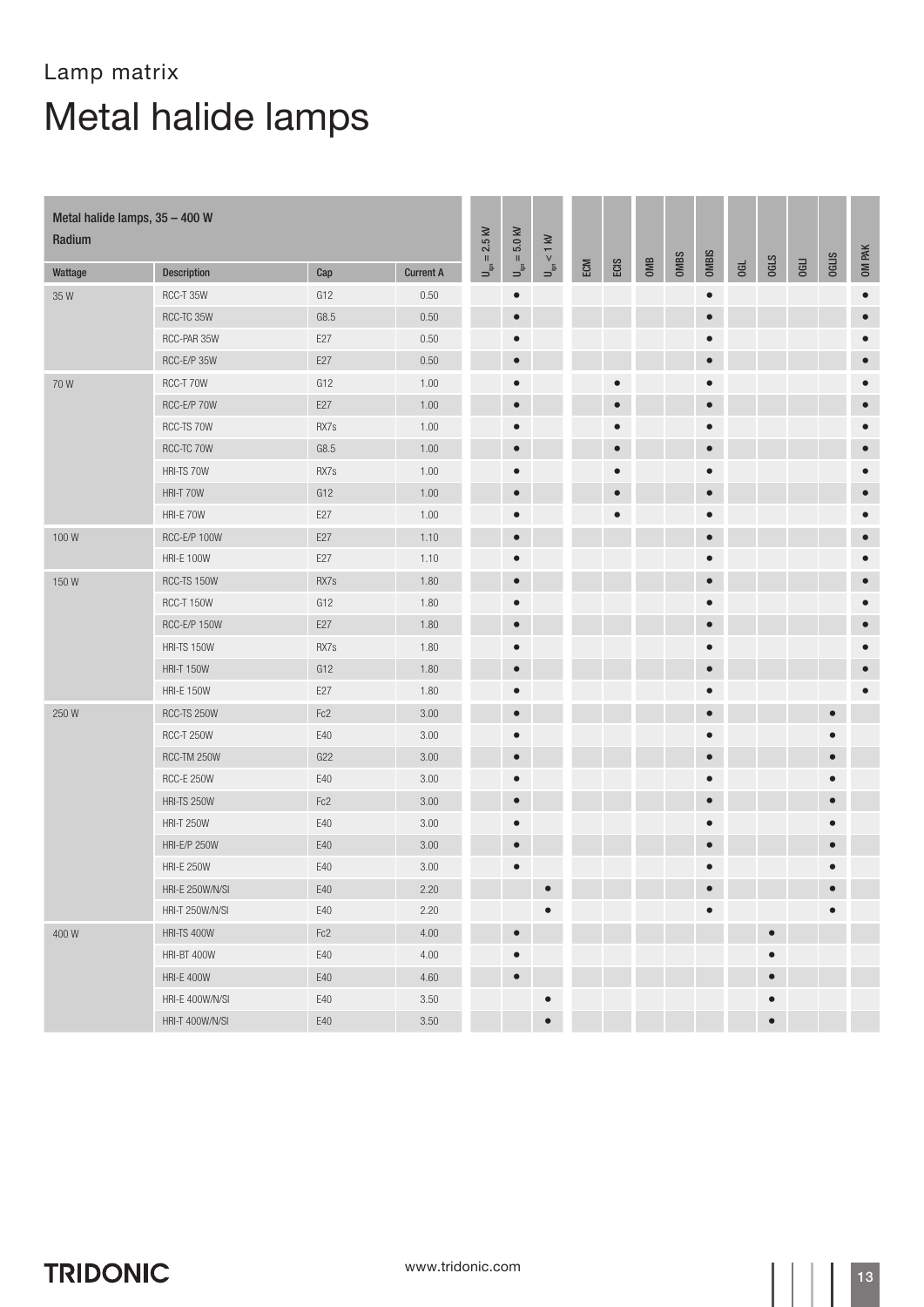| Metal halide lamps, $1,000 - 3,500$ W<br>Radium |                         |         |                  |                                                        |                                      | $< 1$ kV                                                |     |      |     |             |              |   |             |           |              | OM PAK |
|-------------------------------------------------|-------------------------|---------|------------------|--------------------------------------------------------|--------------------------------------|---------------------------------------------------------|-----|------|-----|-------------|--------------|---|-------------|-----------|--------------|--------|
| Wattage                                         | <b>Description</b>      | Cap     | <b>Current A</b> | $\mathbf{I}$<br>$\mathsf{U}^{\mathsf{S}}_{\mathsf{S}}$ | $\rm H$<br>$\mathsf{u}^{\mathsf{S}}$ | $\begin{array}{c} \mathbf{L} \\ \mathbf{S} \end{array}$ | ECM | ECIS | OMB | <b>OMBS</b> | <b>OMBIS</b> | G | <b>OGLS</b> | OGLI      | <b>OGLIS</b> |        |
| 1,000 W                                         | <b>HRI-TS 1000W</b>     | K12s-36 | 9.50             |                                                        | $\bullet$                            |                                                         |     |      |     |             |              |   |             |           | $\bullet$    |        |
|                                                 | <b>HRI-T 1000W</b>      | E40     | 9.50             |                                                        | $\bullet$                            |                                                         |     |      |     |             |              |   |             |           | $\bullet$    |        |
|                                                 | <b>HRI-E 1000W</b>      | E40     | 9.50             |                                                        | $\bullet$                            |                                                         |     |      |     |             |              |   |             |           | $\bullet$    |        |
| 2,000 W                                         | HRI-T 2000W/NSC/400V    | E40     | 8.80             |                                                        | $\bullet$                            |                                                         |     |      |     |             |              |   |             | $\bullet$ |              |        |
|                                                 | HRI-T 2000W/D/I         | E40     | 10.30            |                                                        | integrated                           |                                                         |     |      |     |             |              |   |             | $\bullet$ |              |        |
|                                                 | HRI-T 2000W/N/I         | E40     | 8.80             |                                                        | integrated                           |                                                         |     |      |     |             |              |   |             | $\bullet$ |              |        |
|                                                 | HRI-T 2000W/D/400/E40   | E40     | 10.30            |                                                        | $\bullet$                            |                                                         |     |      |     |             |              |   |             | $\bullet$ |              |        |
|                                                 | HRI-TS 2000W//S         | K12s-36 | 10.30            |                                                        | $\bullet$                            |                                                         |     |      |     |             |              |   |             | $\bullet$ |              |        |
|                                                 | HRI-TS 2000W/D/S HF *   | K12s-36 | 12.20            |                                                        | $\bullet$                            |                                                         |     |      |     |             |              |   |             | $\bullet$ |              |        |
|                                                 | HRI-TS 2000W/N/L        | K12s-36 | 10.30            |                                                        | $\bullet$                            |                                                         |     |      |     |             |              |   |             | $\bullet$ |              |        |
|                                                 | <b>HRI-TS 2000W/D/L</b> | K12s-36 | 10.30            |                                                        | $\bullet$                            |                                                         |     |      |     |             |              |   |             | $\bullet$ |              |        |
|                                                 | <b>HRI-TS 2000W/D</b>   | E40     | 10.30            |                                                        | $\bullet$                            |                                                         |     |      |     |             |              |   |             | $\bullet$ |              |        |
| 3,500 W                                         | <b>HRI-TS 3500W/D</b>   | F40     | 18.00            |                                                        | $\bullet$                            |                                                         |     |      |     |             |              |   |             | $\bullet$ |              |        |

\* on request